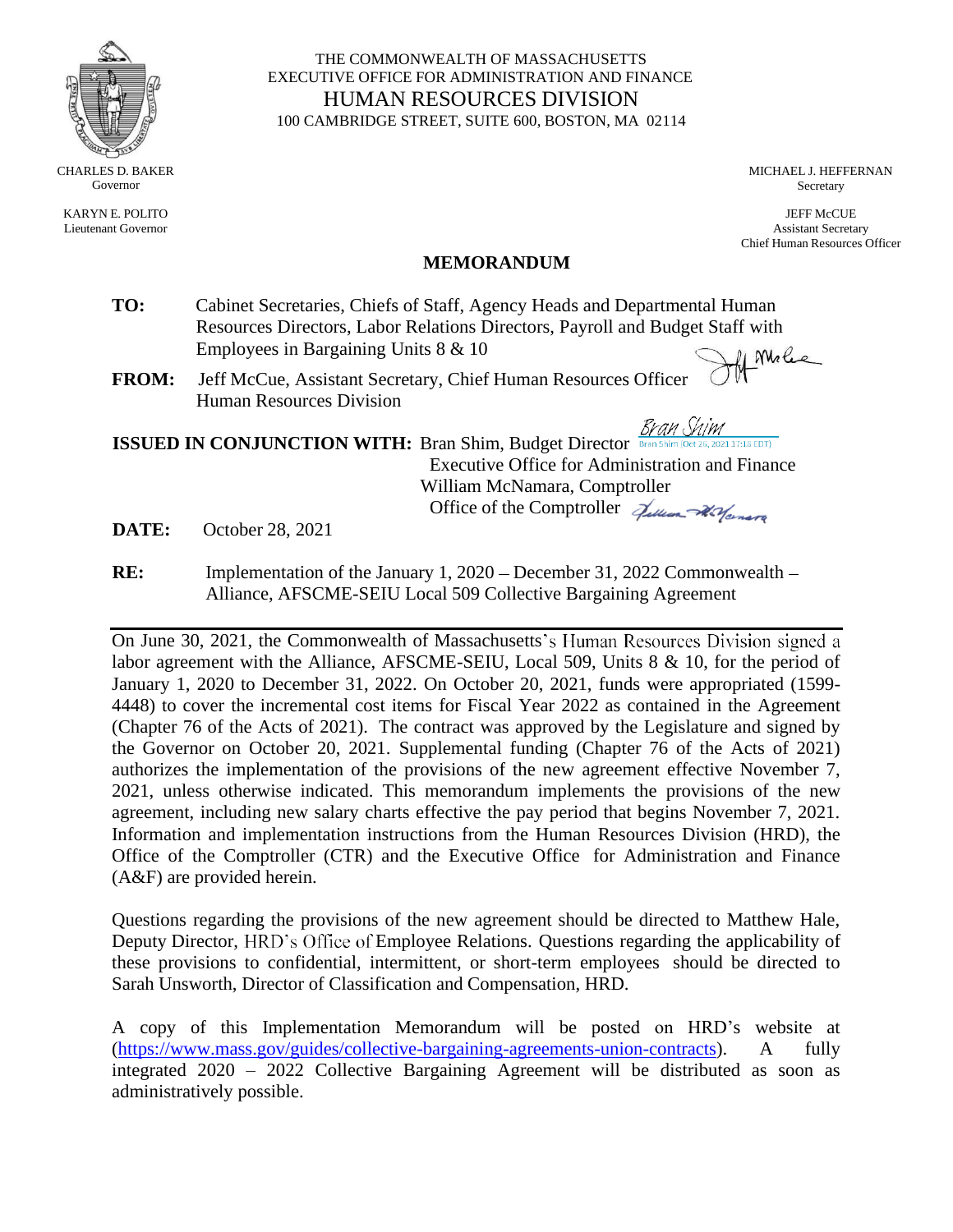# **TABLE OF CONTENTS**

# **SUBJECT PAGE**

# **SECTION I Contract Changes**

| Article 3 Union Security                              | 3  |
|-------------------------------------------------------|----|
| <b>Article 5 Union Business</b>                       |    |
| Article 6 Anti-Discrimination and Affirmative Action  | 4  |
| Article 8 Leave                                       | 5  |
| Article 10 Holidays                                   | 5  |
| <b>Article 12 Salary Rates</b>                        | 5  |
| Article 18 Recall Procedure                           | 6  |
| <b>Article 30 Duration</b>                            |    |
| <b>MOU ASL Interpreters</b>                           | 8  |
| MOU Article 19 Training and Career Ladders            | 9  |
| <b>MOU Racial Justice Labor Management Committee</b>  | 10 |
| MOU LGBTQIA+ Labor Management Committee               | 11 |
| <b>MOU Climate Justice Labor Management Committee</b> | 12 |
| <b>MOU PFML</b>                                       | 13 |

# **SECTION II [Administrative](#page-13-0) Instructions**

| HR/CMS                            | 14 |
|-----------------------------------|----|
| Office of the Comptroller         |    |
| <b>Administration and Finance</b> | 16 |

# **[SECTION](#page-16-0) III Salary Charts**

| January 2020 |    |
|--------------|----|
| January 2021 | 19 |
| January 2022 |    |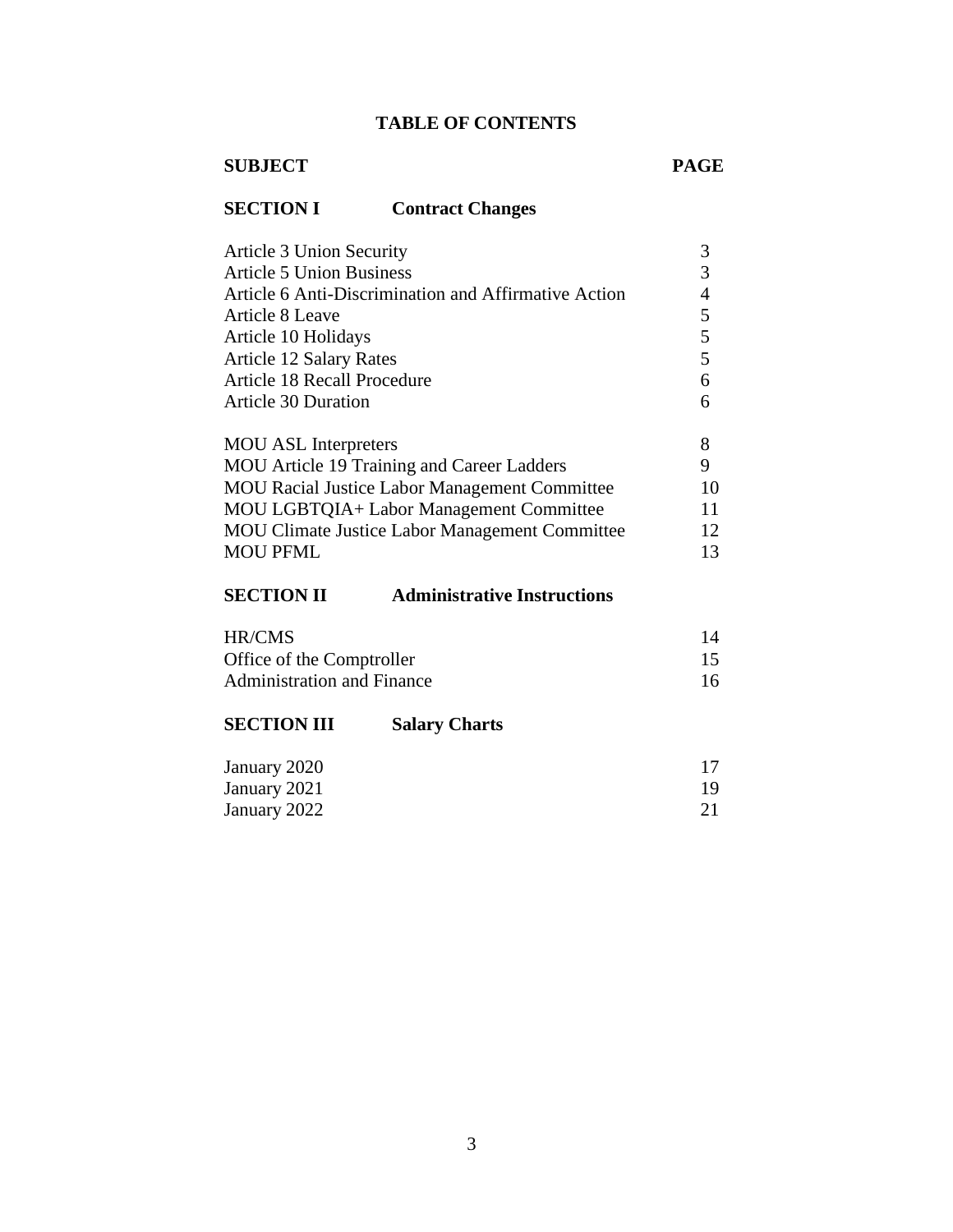#### **SECTION I CONTRACT CHANGES**

## <span id="page-2-0"></span>**ARTICLE 3 UNION SECURITY**

#### **Section 2**

**An employee may consent in writing to the authorization of the deduction of union dues from their wages and to the designation of the union as the recipient thereof and may withdraw such consent in accordance with the terms of the membership and dues deduction agreement between the employee and the Union and with the laws of the Commonwealth.** Such consent shall be in a form acceptable to the Office of Employee Relations and shall bear the signature of the employee. Said form may be completed online as an electronic form, or completed, printed, and shall be sent to the appropriate agency human resources officer. An employee may withdraw his/her dues check-off authorization by providing notice in writing to the Office of Employee Relations, and the union will be notified immediately of such request to withdraw union dues authorization.

## **ARTICLE 5 UNION BUSINESS**

<span id="page-2-1"></span>**Section 8 Anti-Bias Training (New Section)**

**The Commonwealth and Union acknowledge that concerns around issues of bias impact the workplace culture and the delivery of services to those we serve. The parties also recognize that education concerning explicit and implicit bias are important components in training all employees.**

**The parties therefore agree that, effective no later than one year following the signing of this Agreement, the Commonwealth shall develop and implement a standardized anti bias training for current and new employees. The parties further agree that this training shall be provided within three months of hire or promotion to a Bargaining Unit 8 or 10 position.**

**In addition, the Commonwealth agrees that this anti bias training program shall be shared with the ommittee, and that the Union shall be afforded the opportunity to review, respond and advise on the curriculum prior to its implementation and its subsequent rollout. The Commonwealth shall retain final determination of both the training curriculum and implementation.**

**The parties further agree to meet on a quarterly basis to review progress and discuss training opportunities that may be pursued in relation to eliminating bias in the workplace culture**.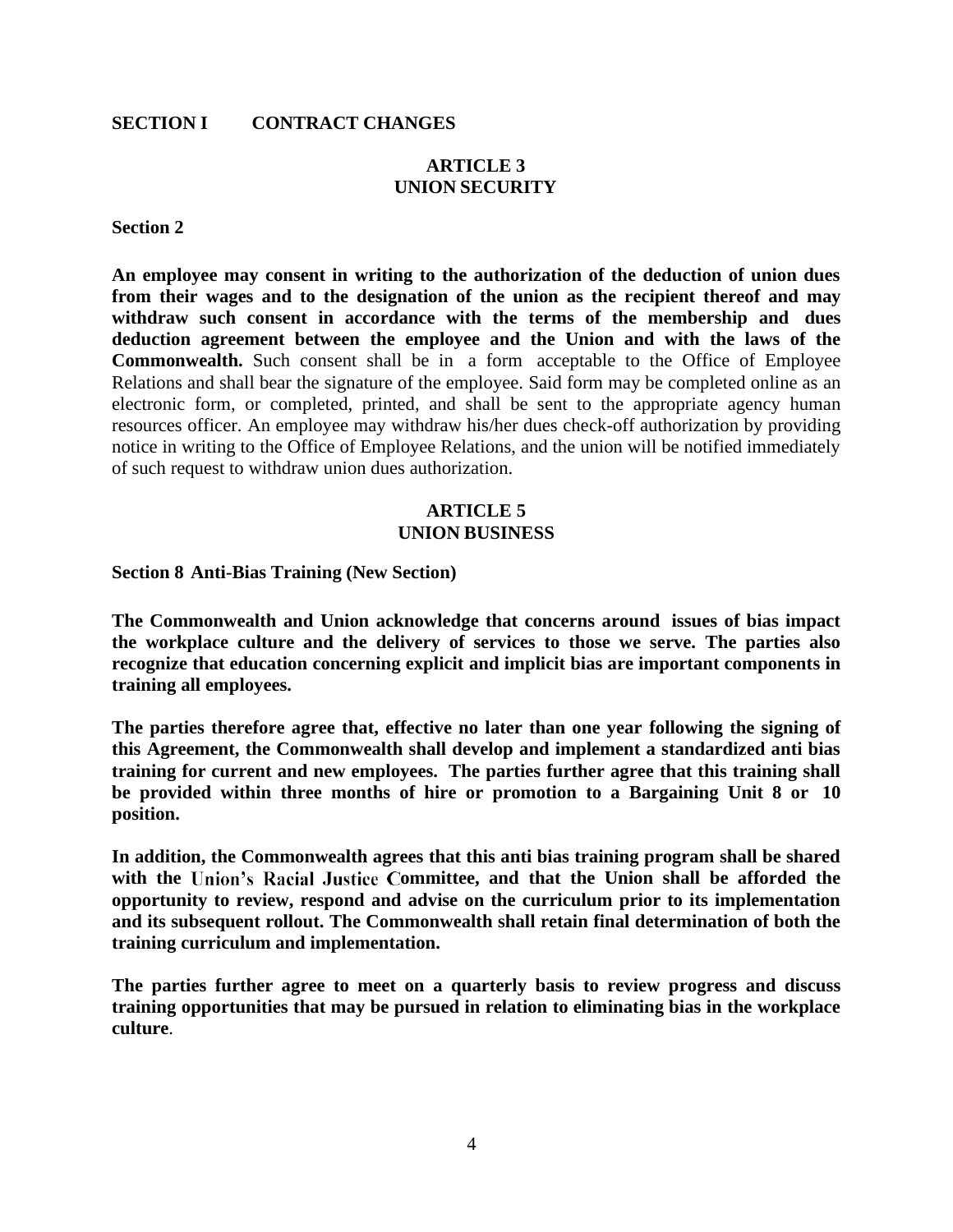# **ARTICLE 6 ANTI-DISCRIMINATION AND AFFIRMATIVE ACTION**

## **Section 3**

The Statewide Labor/Management Committee established pursuant to ARTICLE 25 shall give priority to the area of affirmative action. The Committee shall review affirmative action programs and shall devote its best efforts to alleviating any obstacles that are found to exist to the implementation of the policy and commitments contained in the Governor's Executive Order No. **592 dated October 22, 2020,** or as subsequently amended.

## **Section 5**

A grievance alleging a violation of this Article shall be filed initially at Step II of the grievance procedure. Such action must be brought within 21 days from the alleged act or occurrence. However, an employee who has filed a complaint alleging sexual harassment under the Commonwealth's Statewide Sexual Harassment Policy may not file a grievance regarding those same allegations under this Section.

# **Section 6 Disability Rights Committee (New Section)**

**The parties agree to convene a Labor Management Committee to review and discuss issues related to reasonable accommodations. The parties' discussion shall be based upon Executive Order 592, an Order Regarding Non-Discrimination, Diversity, Equal Opportunity, and Affirmative Action, or as subsequently amended, and will incorporate the provisions of and guidelines issued pursuant to the Executive Order by the Office of Diversity and Equal Opportunity, the Massachusetts Office on Disability and the Massachusetts Commission Against Discrimination.** 

**The Committee will be comprised of members of the Commonwealth and the Union. The Management members will include the Director of the Office of Diversity and Equal Opportunity and other subject matter experts, which may include staff from the MOD and the MCAD.**

**The Committee shall meet as soon as administratively possible after implementation of a successor Agreement and shall at the outset set forth a schedule for meeting and identify suitable topics for review and discussion.**

Part of the Committee's charge will be to review education, training and policies regarding **the on-going protection and integration of people with disabilities. Upon review the Committee can make recommendations to the Administration and those charged with executing Executive Order 592, or as subsequently amended.**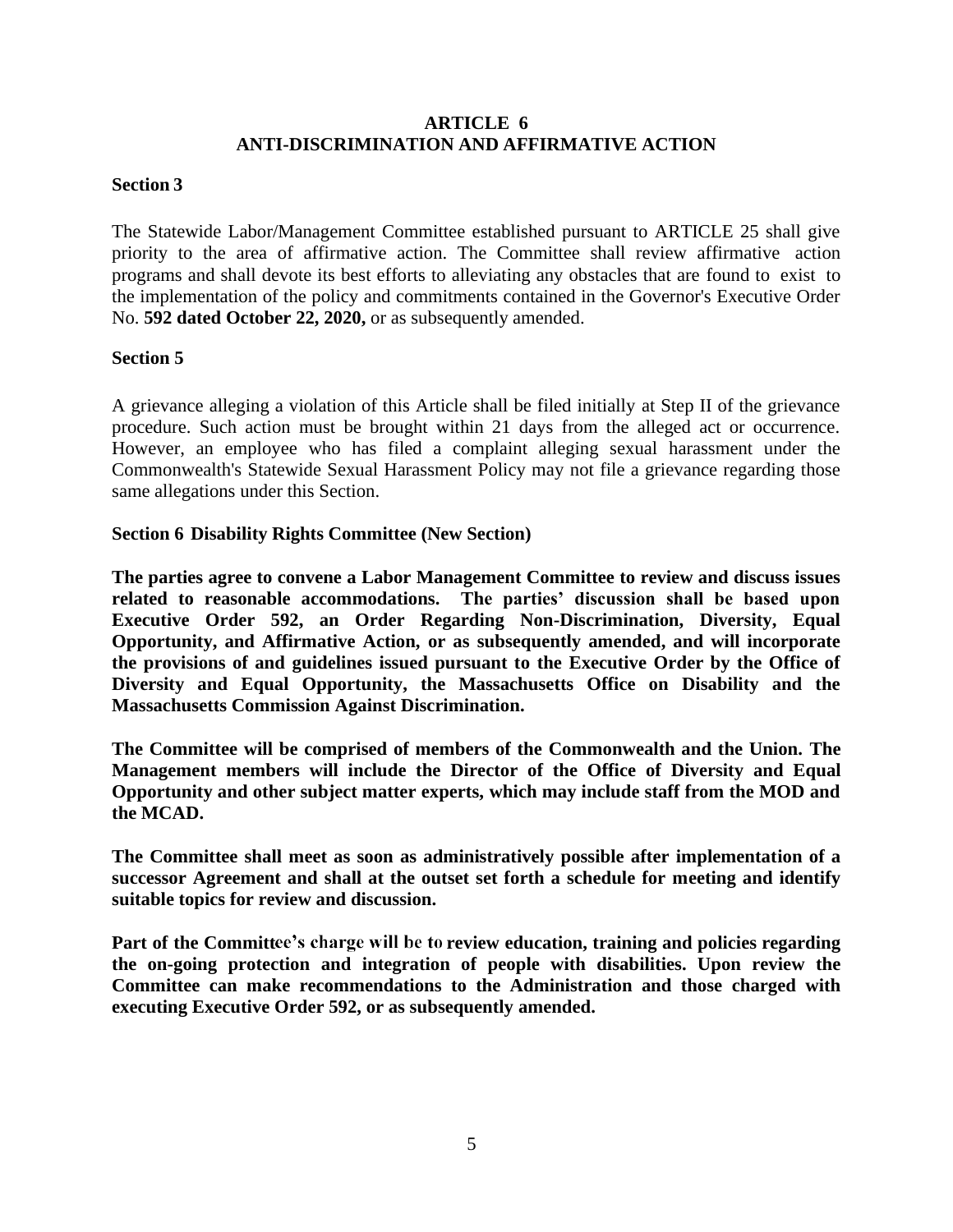#### **ARTICLE 8 LEAVE**

### <span id="page-4-0"></span>**Section 14 Paid Family Medical Leave (PFML) (New Section)**

**A. Leave granted under the Paid Family Medical Leave Act, M.G.L. c. 175M, which does not otherwise qualify for leave under the FMLA or this Article, shall be used concurrently with the leave granted by this section, to the extent that such leave exceeds the twelve (12) weeks of leave granted by the Federal Law/FMLA.**

**B. During an approved qualifying leave, employees may elect as to whether they would like to utilize their accruals or apply for a paid benefit from the DFML. If an employee requests and is approved for a benefit from the DFML, he or she must exhaust his or her approved allotment of PFML benefit time prior to utilizing any additional accruals from the employer for that qualifying leave.**

#### **ARTICLE 10 HOLIDAYS**

#### <span id="page-4-1"></span>**Section 1**

The following days shall be holidays for employees:

New Year's Day Martin Luther King Day President's Day Patriot's Day Memorial Day **Juneteenth National Independence Day** Independence Day Labor Day Columbus Day Veteran's Day Thanksgiving Day Christmas Day

#### **ARTICLE 12 SALARY RATES**

#### <span id="page-4-2"></span>**Section 1**

The following shall apply to full-time employees:

**A. Effective the first full pay period in January 2020, employees who meet the eligibility criteria provided in Section 2 of this article shall receive a two and one-half percent (2.5%) increase in salary rate.**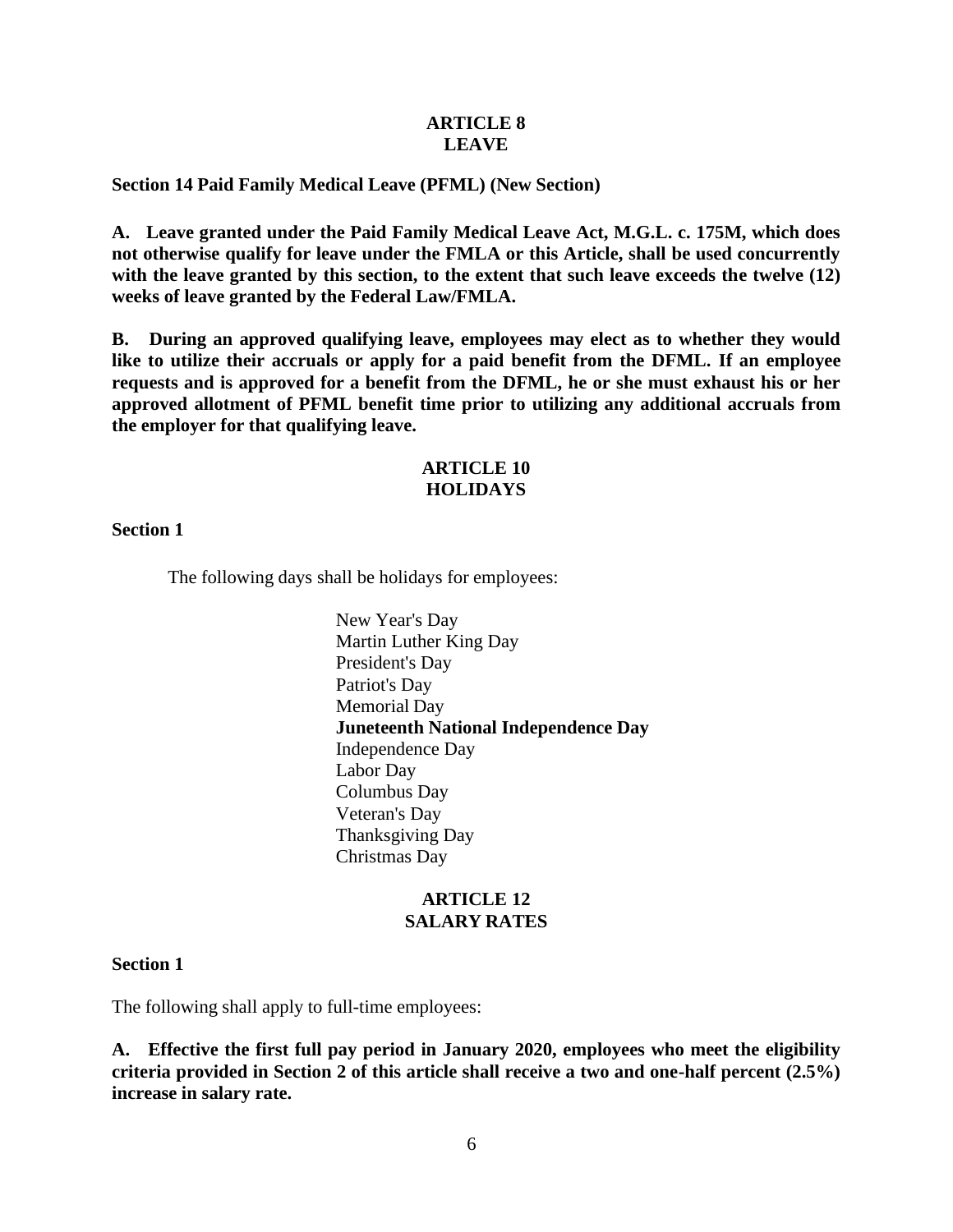**B. Effective the first full pay period in January 2021, employees who meet the eligibility criteria provided in Section 2 of this article shall receive a two percent (2%) increase in salary rate.**

**C. Effective the first full pay period in January 2022, employees who meet the eligibility criteria provided in Section 2 of this article shall receive a two percent (2%) increase in salary rate.**

**D. All members who are currently active upon the date of signing of the SEIU Local 509 CBA MOU, will receive a one-time COVID Recognition Payment of one and one-half percent (1.5%) of their base salary. (A minimum amount of \$1,000 shall be set for the onetime payment.)**

## **ARTICLE 18 RECALL PROCEDURE**

#### <span id="page-5-0"></span>**Section 1**

A. In the event that the Department/Agency shall lay-off a non-Civil Service employee because of a reduction in force, the least senior employee in the title in the Department/Agency, with seniority defined as service in the Department/Agency, shall be laid off.

B. The Department/Agency shall maintain a recall roster from which laid-off employees will be recalled to positions to be filled in accordance with their seniority and in accordance with their qualifications to perform the work.

C. An employee laid-off shall remain on the recall list for **three (3)** years, except an employee who is offered recall to a position in the same job grade as the position from which he or she was laid off and who refuses such offer shall be removed from the recall list and his/her recall rights shall terminate at that time.

<span id="page-5-1"></span>D. The Union acknowledges that the Department/Agency will not be liable for failure in the administration of the recall roster due to employee error or omission.

# **ARTICLE 30 DURATION**

This Agreement shall be for the three (3) year period from January 1, **2020** to December 31, **2022** and the terms contained herein shall become effective January 1, **2020**, unless otherwise specified. It is expressly understood and agreed that subject to ratification by the Alliance Membership, the predecessor Collective Bargaining Agreement shall be voided and superseded by all aspects of this Collective Bargaining Agreement. Should a successor Agreement not be executed by December 31, **2022** this Agreement shall remain in full force and effect until a successor Agreement is executed or an impasse in negotiations is reached. At the written request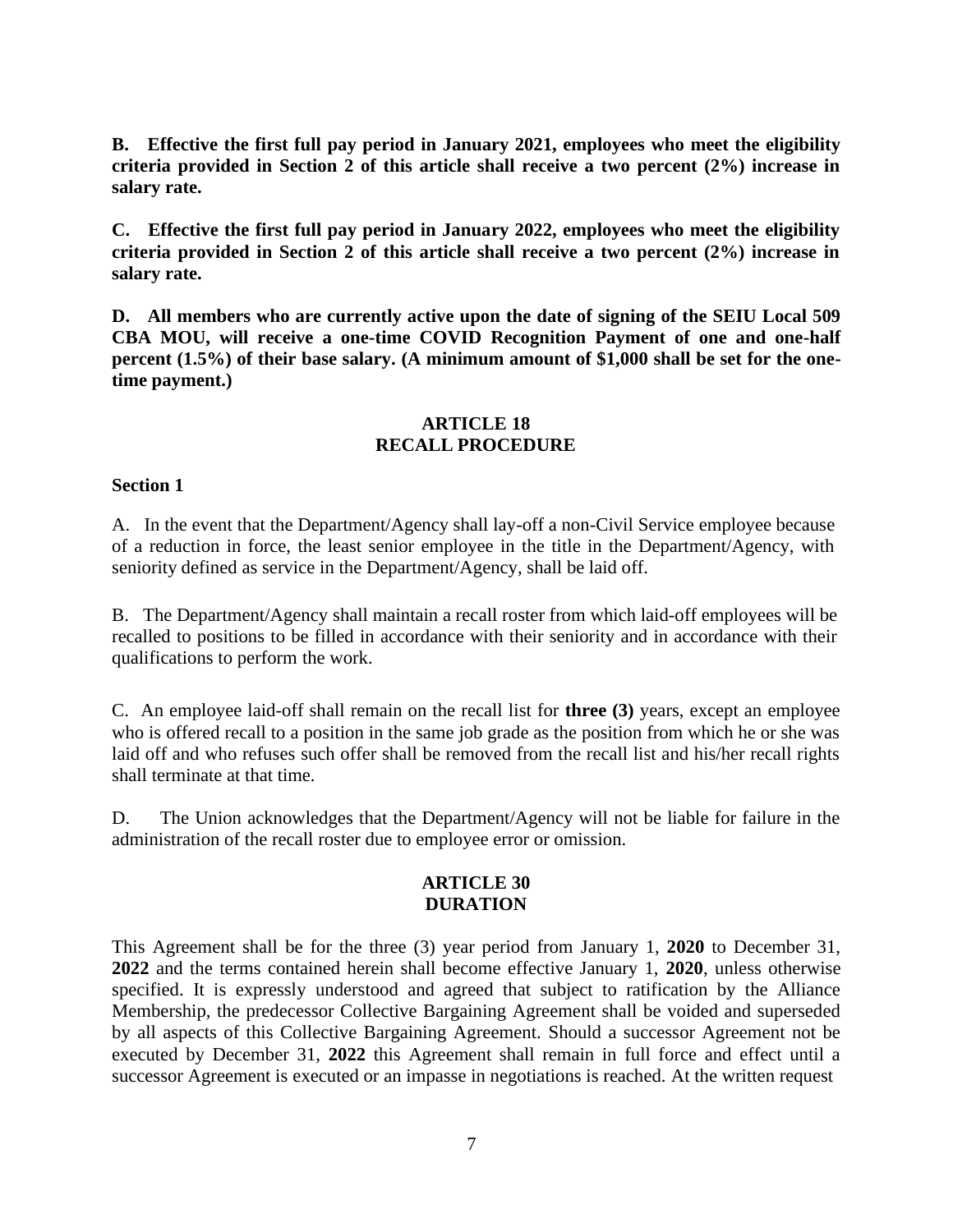of either party, negotiations for a subsequent Agreement will be commenced on or after July 1, 20**22**.

In the event that during the term of this Agreement a Collective Bargaining Agreement is submitted by either the Governor, or the Secretary for Administration & Finance and said Agreement is funded by the Legislature and in the event such Agreement contains provisions for across-the-board salary increases or other economic terms that in the aggregate are in excess of those contained in this Agreement, the parties agree to re-open those provisions of this Agreement to further bargaining.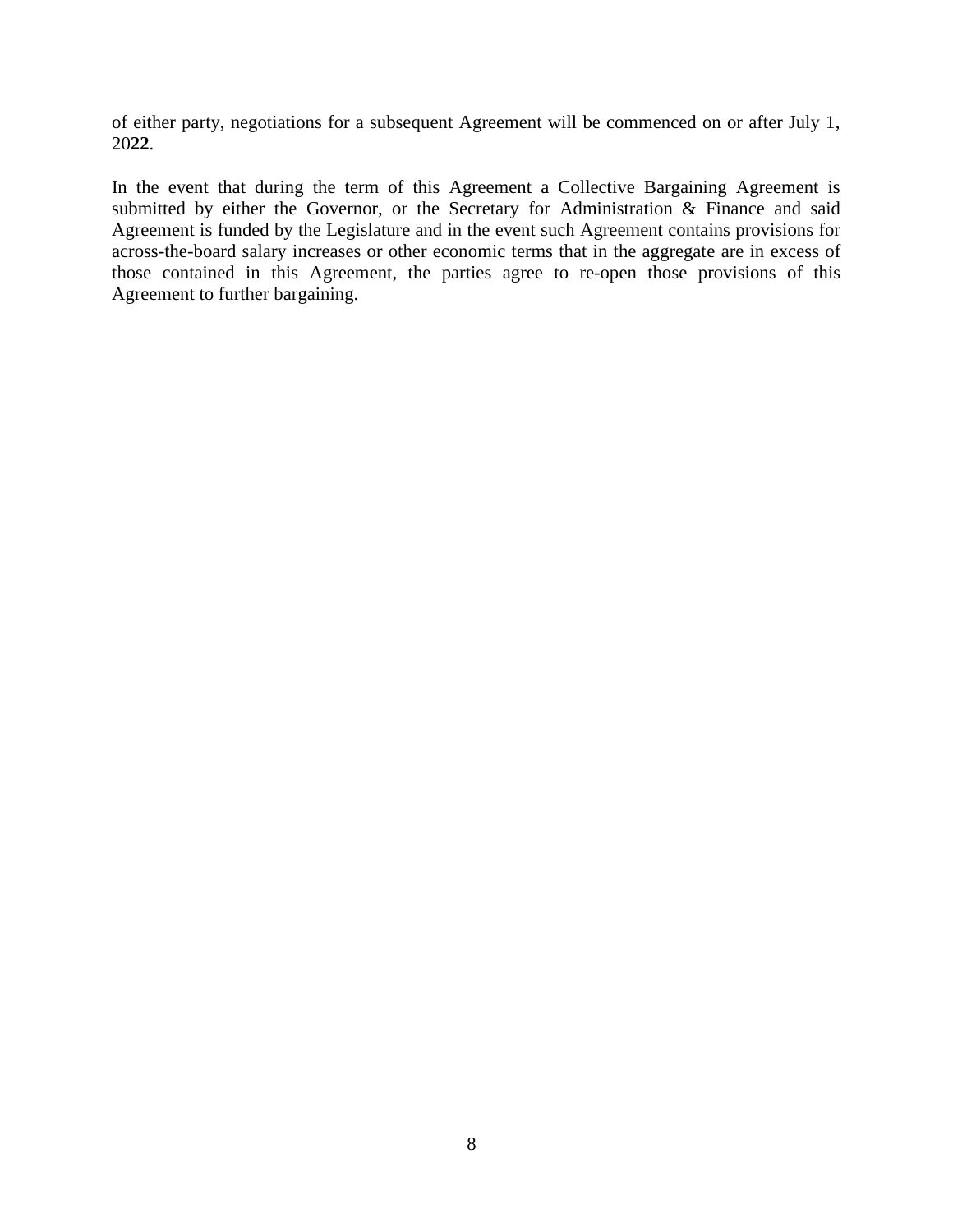# **MEMORANDUM OF UNDERSTANDING BETWEEN THE COMMONWEALTH OF MASSACHUSETTS AND THE ALLIANCE, AFSCME-SEIU LOCAL 509**

# **Regarding ASL Interpreters**

The Parties agree to the importance of providing accessible communication and advocacy so that programs, services, and opportunities throughout the Commonwealth are accessible to persons who are deaf and hard of hearing.

The Parties also agree to the importance of ensuring that Deaf and Hard of Hearing employees have sufficient access to these services.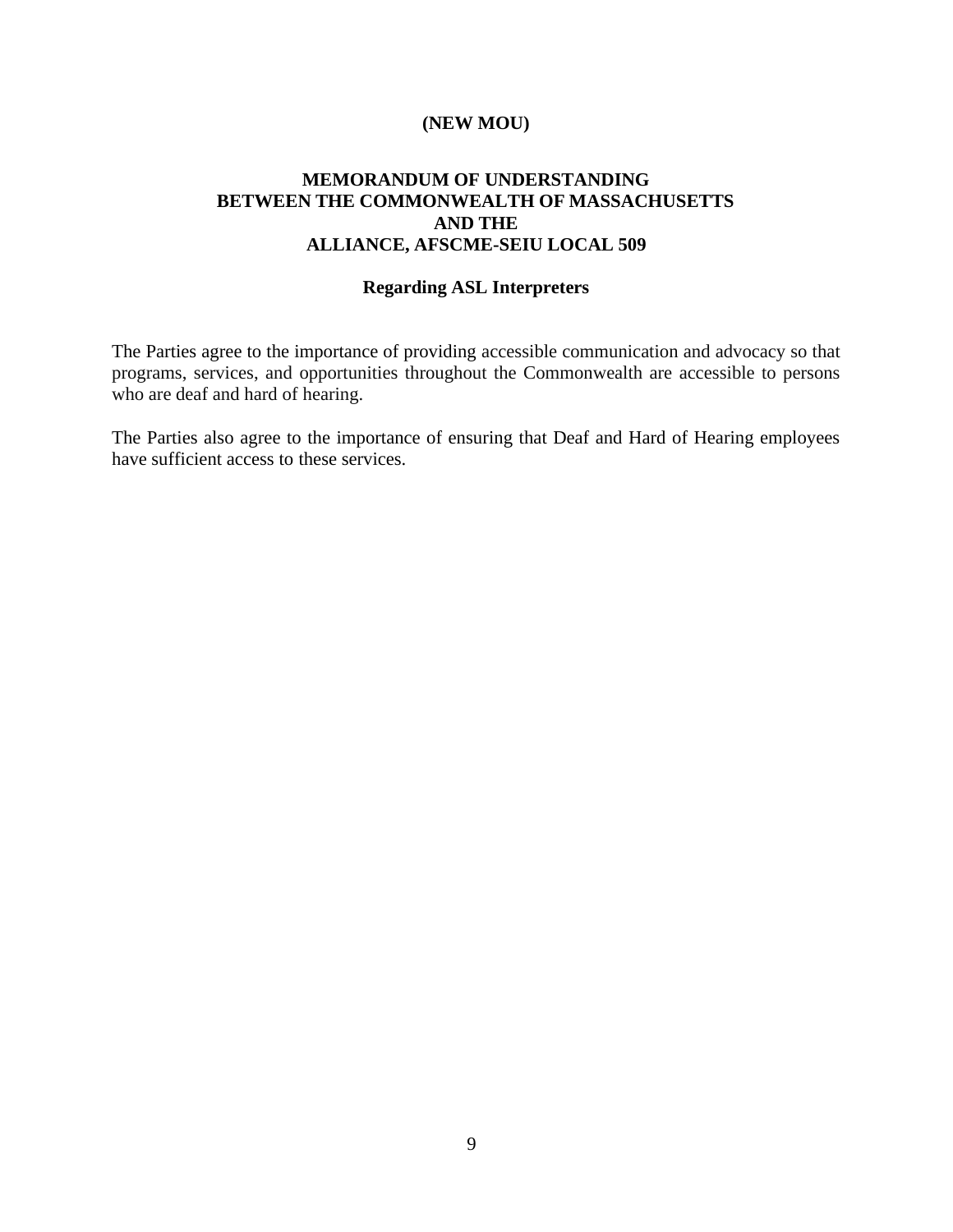# **MEMORANDUM OF UNDERSTANDING BETWEEN THE COMMONWEALTH OF MASSACHUSETTS AND THE ALLIANCE, AFSCME-SEIU LOCAL 509**

### **Regarding Article 19 Training and Career Ladder**

Effective FY 2022, the parties agree that the monies (\$220,000) annually and thereafter provided to the Training and Career Ladder Program shall instead be apportioned to the Commonwealth – SEIU Local 509 Human Service Workers and Educators Training and Professional Development Fund**.**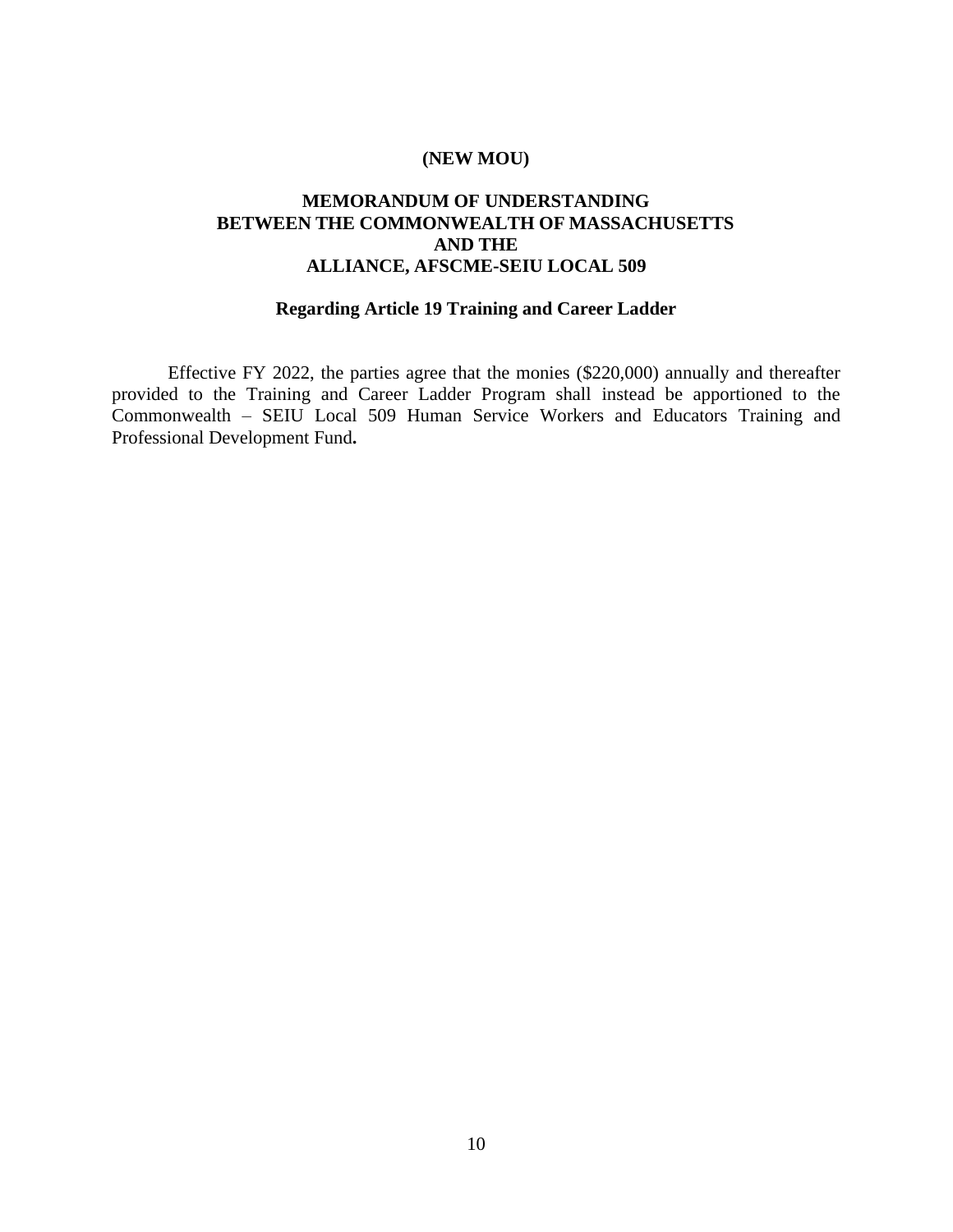# **MEMORANDUM OF UNDERSTANDING BETWEEN THE COMMONWEALTH OF MASSACHUSETTS AND THE ALLIANCE, AFSCME-SEIU LOCAL 509**

#### **Regarding a Racial Justice Labor Management Committee**

The Commonwealth and Union acknowledge that issues around racial equity and discrimination have been discussed during negotiations toward a new Collective Bargaining Agreement**.** As provided for in Executive order 592 "that all programs, policies, activities, and services provided, performed, licensed, chartered, funded, regulated, or contracted for by the state shall be conducted without unlawful discrimination based on race." The parties recognize that antiracism and anti-discrimination policies are crucial in the workplace for all its employees and for the delivery of services to our clients.

Therefore, the parties agree to the following:

- 1. The establishment of a Racial Justice Labor Management Committee that will review current Commonwealth employment policies and procedures in this area for the purpose of recommending training and/or education. Said Committee shall be comprised of members of the Commonwealth and the Union. The Labor Management Committee may include the Director of the Office of Diversity and Equal Opportunity or their designee, and other subject matter experts.
- 2. This ongoing Committee will convene immediately upon ratification of this Agreement by the Bargaining Units and will provide its preliminary recommendations, no more than six (6) months after commencement.
- 3. The Committee may request aggregate, de-identified data related to substantiated complaints of discrimination. The information will be related to the number of complaints and the type of discrimination for those Agencies\Secretariats employing Union members. The request for information can be made on a quarterly basis.
- 4. The Union agrees that the information provided pursuant to Paragraph 3 will be used solely for the purpose of informing recommendations for policy and/or training. The Union agrees that it will hold the information in a confidential manner and will not disclose or use the information outside of the work of the Committee.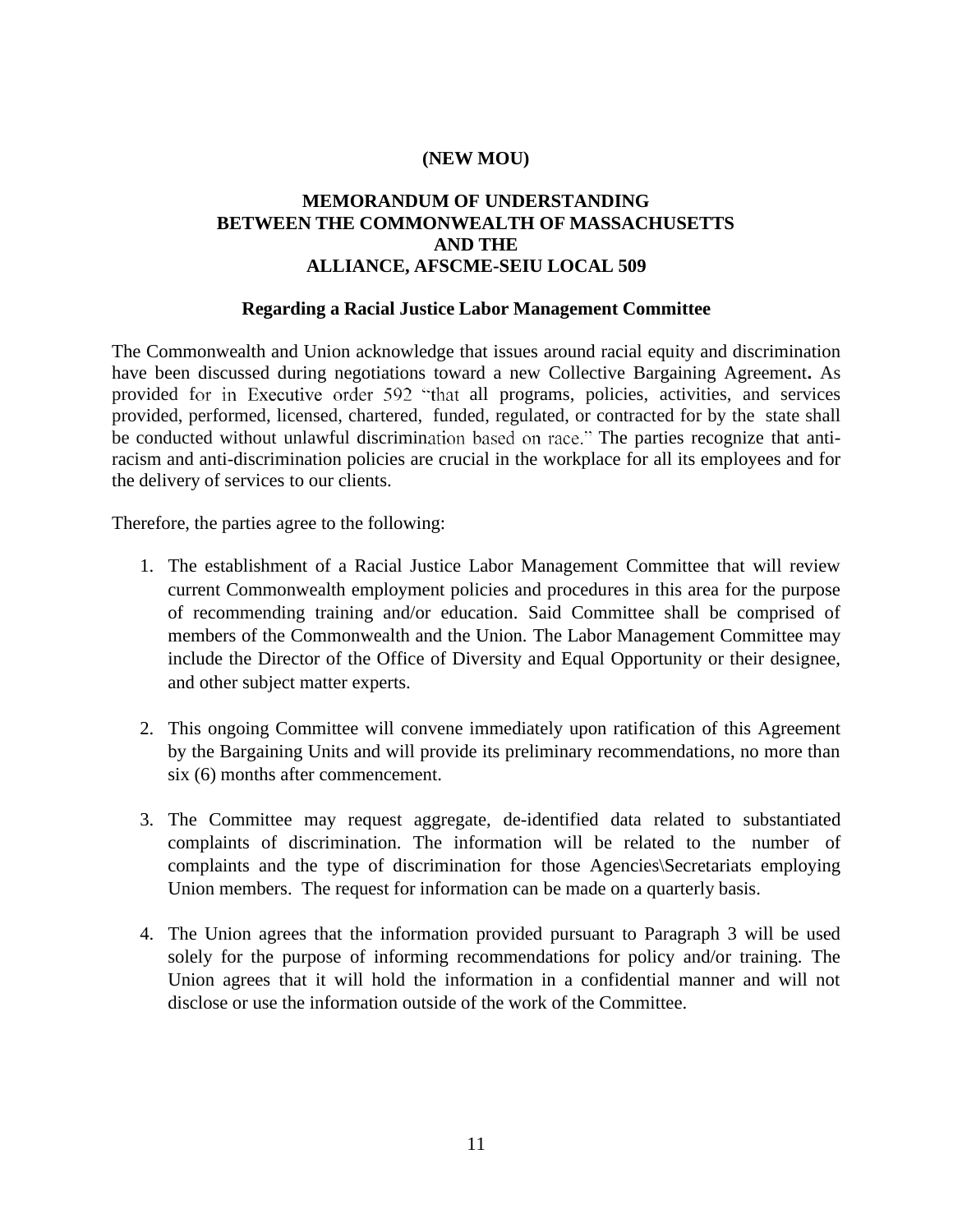# **MEMORANDUM OF UNDERSTANDING BETWEEN THE COMMONWEALTH OF MASSACHUSETTS AND THE ALLIANCE, AFSCME-SEIU LOCAL 509**

### **Regarding a LGBTQIA+ Labor Management Committee**

The Commonwealth and Union acknowledge that issues around equity and discrimination have been discussed during negotiations toward a new Collective Bargaining Agreement. Pursuant to Executive Order 592, the parties also recognize that LGBTQIA+ positive policies are crucial for creating a culture of inclusion that values and promotes diversity and equal opportunity for all individuals" in the workplace.

Therefore, and as these issues have been discussed during negotiations toward a new Collective Bargaining Agreement, the parties agree to the following:

- 1. The establishment of a Lesbian, Gay, Bisexual, Transgender, Queer/Questioning, Intersex, Asexual/Ally, plus (LGBTQIA+), and Non-Binary Labor Management Committee that will review current Commonwealth employment policies and procedures in this area for the purpose of recommending training and/or education. The Labor Management Committee may include the Director of the Office of Diversity and Equal Opportunity or their designee, and other subject matter experts.
- 2. This ongoing Committee will convene immediately upon ratification of this Agreement by the Bargaining Units and will provide its preliminary recommendations, no more than six (6) months after commencement.
- 3. The Committee may request aggregate, de-identified data related to substantiated complaints of discrimination related to the mission of this Committee. The information will be related to the number of complaints and the type of discrimination for those Agencies\Secretariats employing Union members. The request for information can be made on a quarterly basis.
- 4. The Union agrees that the information provided pursuant to Paragraph 3 will be used solely for the purpose of informing recommendations for policy and/or training. The Union agrees it will hold the information in a confidential manner and will not disclose or use the information outside of the work of the Committee.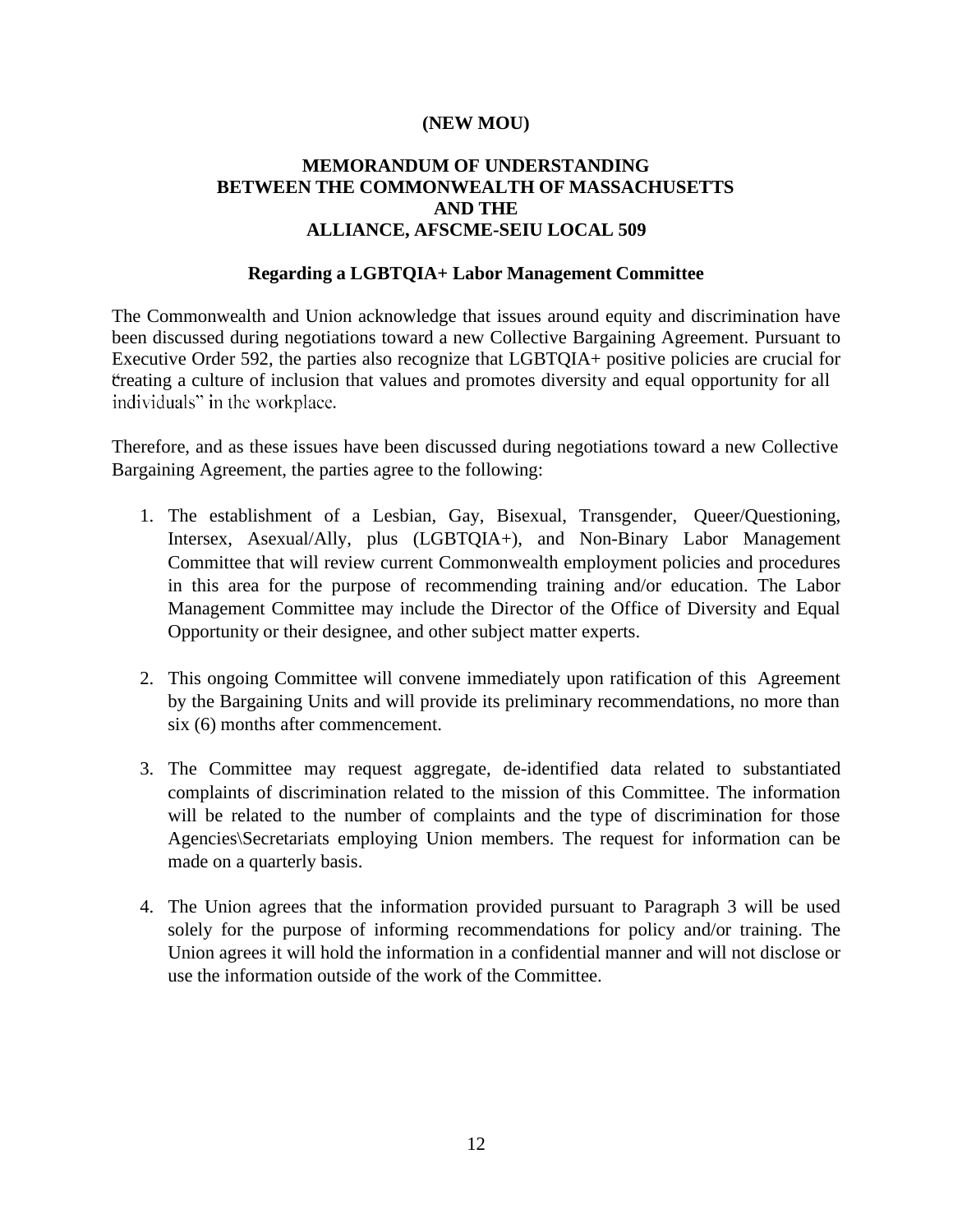# **MEMORANDUM OF UNDERSTANDING BETWEEN THE COMMONWEALTH OF MASSACHUSETTS AND THE ALLIANCE, AFSCME-SEIU LOCAL 509**

#### **Regarding a Climate Justice Labor Management Committee**

The Commonwealth and Union acknowledge the concerns around issues of climate and its impact on its workers, workplace, and the delivery of services to those we serve. The parties agree to address issues that were raised during bargaining.

Therefore, and as these issues have been discussed during negotiations toward a new Collective Bargaining Agreement, the parties agree to the following:

- 1. The establishment of an eight-member Labor Management Committee responsible for meeting on the following issues but not limited to:
	- a. Fossil fuel cease subsidy;
	- b. Transit Benefit Plan;
	- c. Reduce car use thru various methods;
	- d. Buildings -net zero; and
	- e. Affordable Housing for employees.
- 2. The Committee will convene immediately upon ratification of this Agreement by the Bargaining Units and will complete its work in the form of recommendations, no more than six (6) months after commencement.
- 3. The Committee may consult with the Executive Office of Energy and Environmental Affairs for advice and assistance in the creation of the recommendations.
- 4. The Committee shall present said recommendations to the Governor no later than (8) eight months.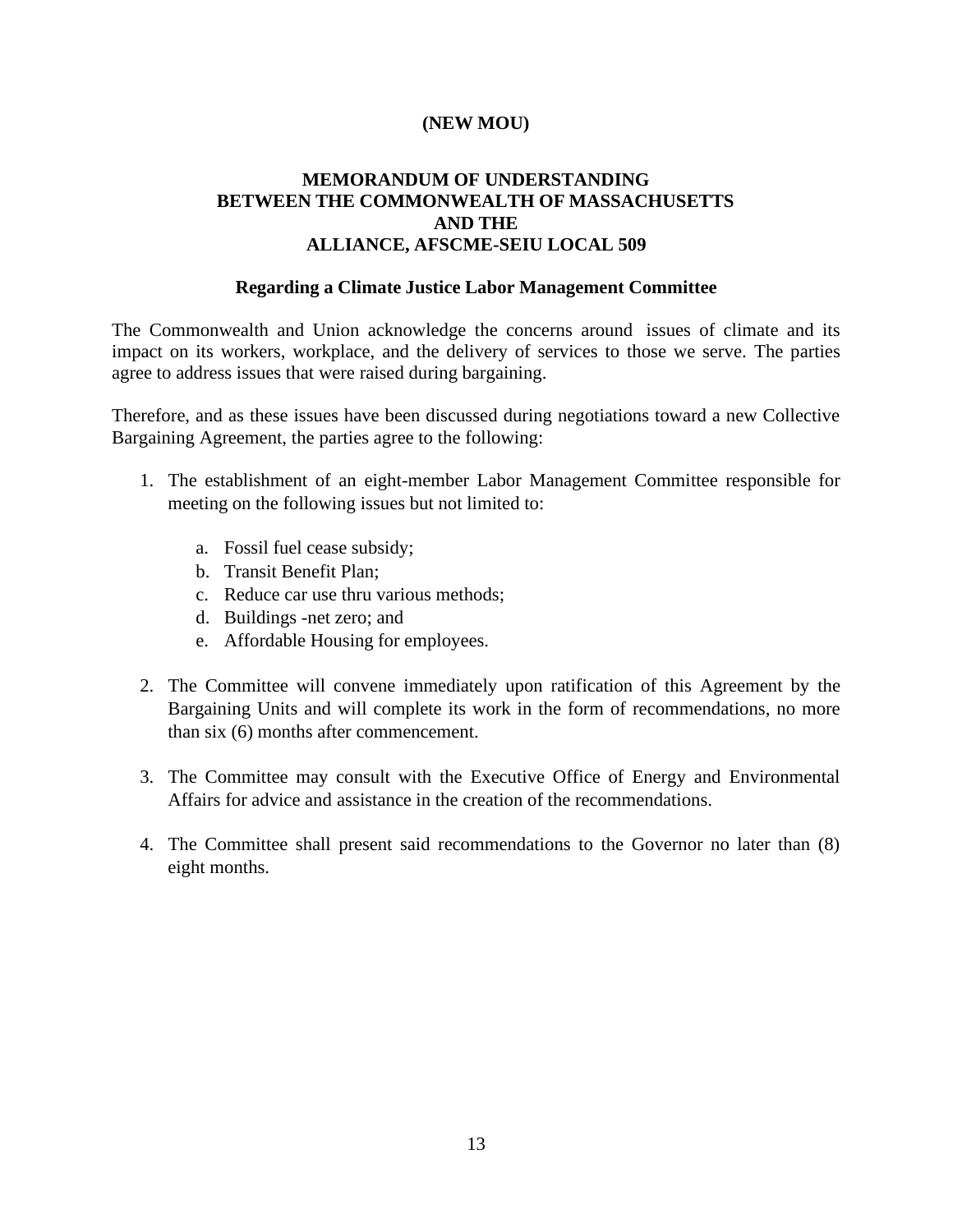# **MEMORANDUM OF UNDERSTANDING BETWEEN THE COMMONWEALTH OF MASSACHUSETTS AND THE ALLIANCE, AFSCME-SEIU LOCAL 509**

#### **Regarding PFML**

The parties agree that the Commonwealth shall, on an annual basis, provide updated information to Bargaining Unit members regarding Paid Family Medical Leave (PFML), FMLA, and other types of leave available under the Collective Bargaining Agreement. The purpose of this information shall be to provide employees with detail regarding these leaves and the administration thereof.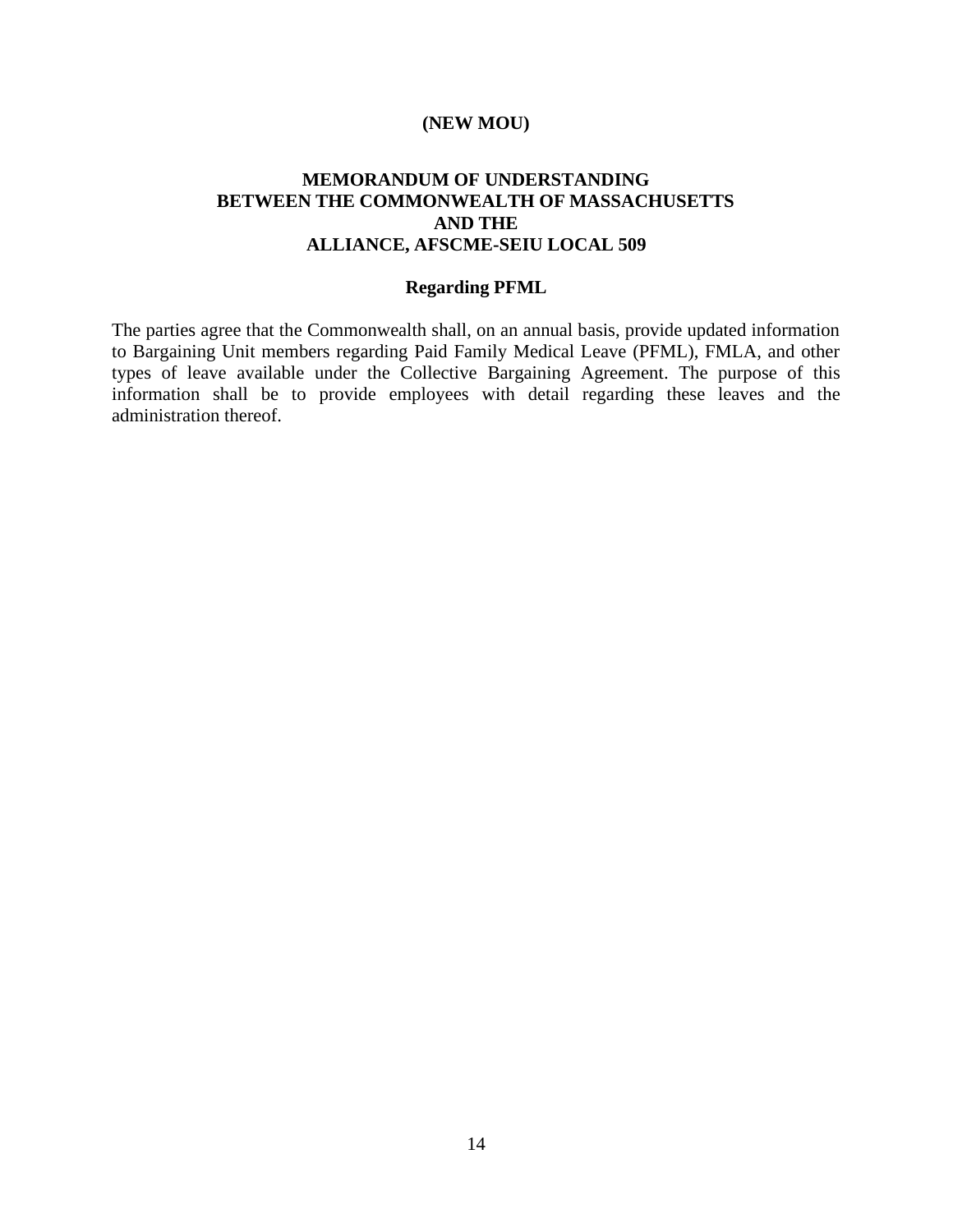# <span id="page-13-0"></span>**SECTION II ADMINISTRATIVE INSTRUCTIONS**

#### **HR/CMS INSTRUCTIONS**

The salary increases for Local 509 will be automated in HR/CMS. The Human Resources Division will provide departments with both predictive and updated reports in MobiusView that will facilitate the identification of employees receiving January 2020, January 2021, and January 2022 increase in salary rate and the COVID Recognition Payment.

Retroactive payments for January 2020 and January 2021 will also be automated in HR/CMS. MobiusView reports will be provided for departments to verify and approve.

Detailed instructions will be sent out via the HR/CMS Weekly Bulletin and published on the HR/CMS Knowledge Center SharePoint site for core users.

Questions regarding HR/CMS Instructions should be directed by filing a ticket with ServiceNow HR/CMS HR or at 844-435-7629.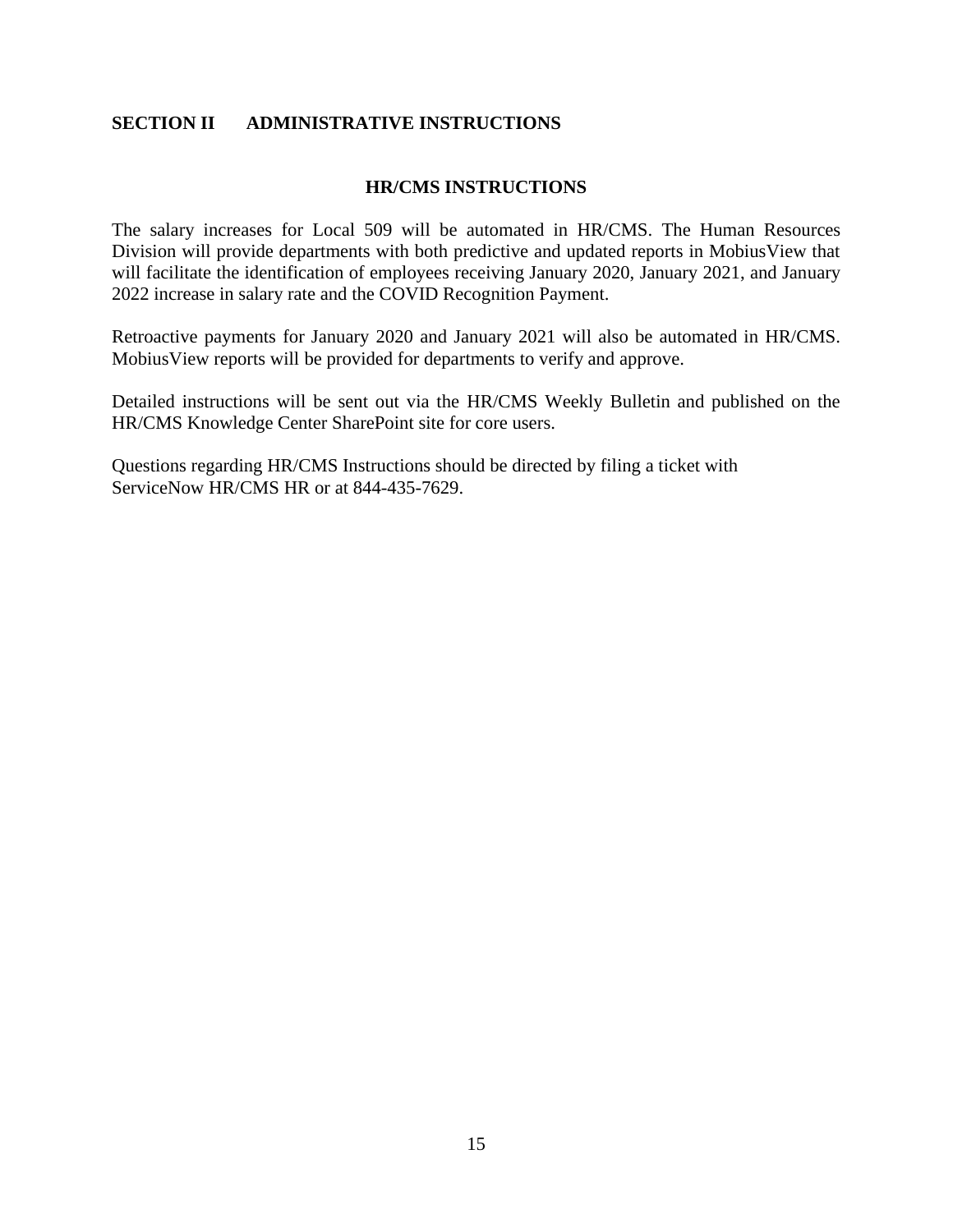# **INSTRUCTIONS FROM THE OFFICE OF THE COMPTROLLER**

## **LCM Instructions**

To ensure that funding is fully allocated to departments for the purposes of supporting payments described in this memo, departments are urged to post payments in a fashion that takes advantage of LCM predictive reporting. Depending on the dates entered, postings in HR/CMS will be included on the LCM predictive reports, which are run each Sunday, Monday, and Thursday, and are available online via View/DocDirect the following mornings. Departments can monitor the payroll activity for all payroll accounts by viewing the following LCM Predictive Reports:

- NLCFAR1S Predictive Insufficient Funds Payroll Details
- NLCFAR2S Predictive Insufficient Funds Account Details
- NLCMASDS Appropriation Status Report

For all payments, LCM will distribute according to the employee's default distribution record that corresponds to the posting date in HR/CMS. The posting date of Additional pay entries is the current open pay period.

Payments can also be redirected via labor exceptions if authorizing rules are in place. The exceptions must correspond to the posting date. Employees' distribution records and any modifications can be verified in the LCM Employee Activity Folder (EEAF).

Questions regarding LCM Instructions should be directed to the MMARS Helpline at 617-973- 2468.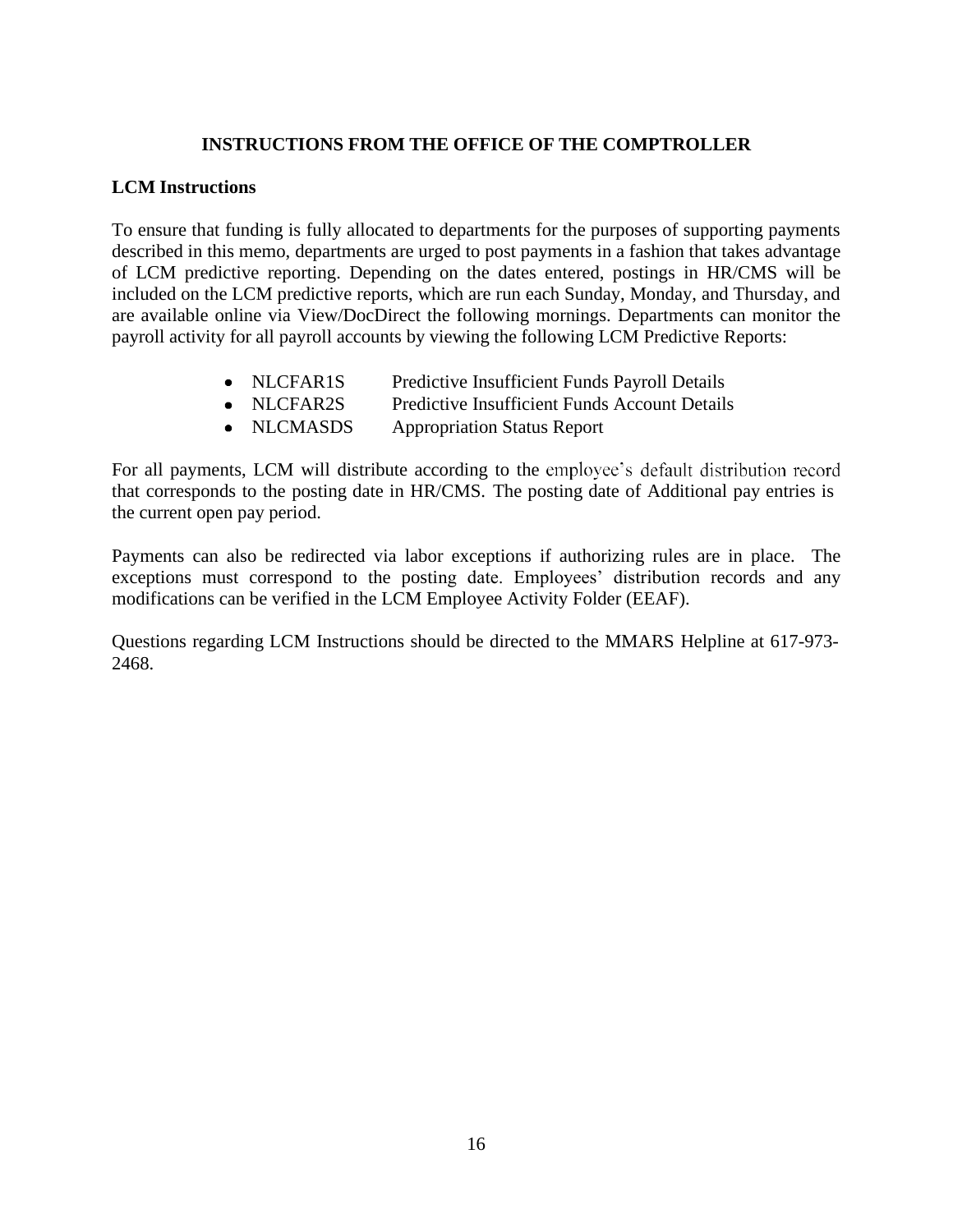# **INSTRUCTIONS FROM ADMINISTRATION AND FINANCE**

Chapter 76 of the Acts of 2021 include an appropriation (1599-4448) to fund incremental costs of the Alliance, AFSCME-SEIU, Local 509 Units 8 & 10 collective bargaining agreement.

Please address questions on A&F policies to Sarah Barrese, Fiscal Policy Analyst, at [Sarah.Barrese@mass.gov.](mailto:Sarah.Barrese@mass.gov)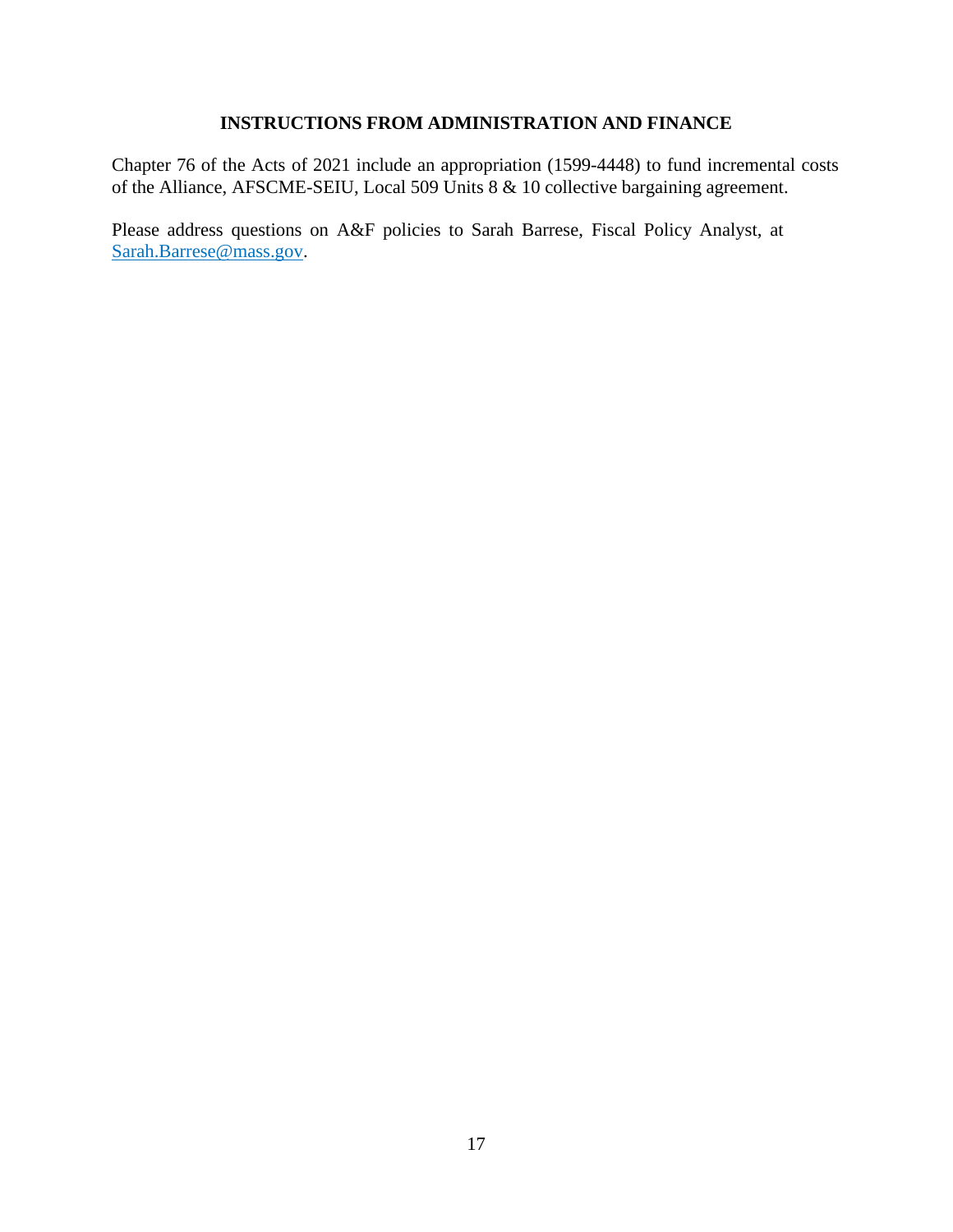| Increase |                            |          |
|----------|----------------------------|----------|
|          | of $\vert$ 2.50% effective | 1/5/2020 |

**BU 08 & 10 Salary Plans (08A/B,10A/B)**

<span id="page-16-0"></span>

| Grade           | $\mathbf{1}$ | 2          | 3          | $\overline{4}$ | 5          | 6          | $\overline{7}$ | 8          | 9          | 10         | 11         | 12         |
|-----------------|--------------|------------|------------|----------------|------------|------------|----------------|------------|------------|------------|------------|------------|
| 01              | \$1,124.58   | \$1,143.33 | \$1.162.47 | \$1,181.92     | \$1,201.76 | \$1,221.88 | \$1,242.39     | \$1,263.37 | \$1,284.62 | \$1,306.35 | \$1,332.49 | \$1,359.12 |
| 02              | \$1,144.96   | \$1,163.73 | \$1,182.81 | \$1,202.33     | \$1,222.14 | \$1,242.29 | \$1,262.83     | \$1,283.72 | \$1,305.05 | \$1,326.69 | \$1,353.26 | \$1,380.29 |
| 03              | \$1.162.13   | \$1.183.33 | \$1,204.83 | \$1,226.84     | \$1.249.27 | \$1,272.20 | \$1,295.44     | \$1.319.28 | \$1,343.47 | \$1,368.22 | \$1,395.59 | \$1,423.53 |
| 04              | \$1,192.19   | \$1,213.31 | \$1,234.92 | \$1,256.96     | \$1,279.39 | \$1,302.22 | \$1,325.53     | \$1,349.36 | \$1,373.55 | \$1,398.22 | \$1,426.16 | \$1,454.67 |
| 05              | \$1,211.11   | \$1,234.04 | \$1,257.40 | \$1,281.29     | \$1,305.66 | \$1,330.48 | \$1,355.87     | \$1,381.76 | \$1,408.20 | \$1,435.14 | \$1,463.82 | \$1,493.12 |
| 06              | \$1,251.51   | \$1,274.52 | \$1,297.95 | \$1,321.83     | \$1,346.22 | \$1,371.06 | \$1,396.41     | \$1,422.29 | \$1,448.67 | \$1,475.56 | \$1,505.06 | \$1,535.13 |
| 07              | \$1,281.41   | \$1,306.47 | \$1,332.04 | \$1,358.19     | \$1,384.85 | \$1,412.06 | \$1,439.94     | \$1,468.26 | \$1,497.29 | \$1,526.90 | \$1,557.45 | \$1,588.58 |
| 08              | \$1,309.40   | \$1,336.42 | \$1,364.02 | \$1,392.33     | \$1,421.27 | \$1,450.83 | \$1,481.01     | \$1,511.85 | \$1,543.45 | \$1,575.74 | \$1,607.21 | \$1,639.41 |
| 09              | \$1,355.87   | \$1,385.39 | \$1,415.63 | \$1,446.60     | \$1,478.19 | \$1,510.61 | \$1,543.77     | \$1,577.73 | \$1,612.47 | \$1,648.01 | \$1,680.99 | \$1,714.58 |
| 10              | \$1,405.12   | \$1,436.61 | \$1,468.76 | \$1,501.70     | \$1,535.49 | \$1,569.99 | \$1,605.37     | \$1,641.64 | \$1,680.59 | \$1,720.88 | \$1,755.31 | \$1,790.41 |
| 11              | \$1,451.09   | \$1,485.36 | \$1,520.50 | \$1,556.45     | \$1,593.32 | \$1,631.17 | \$1,671.33     | \$1,713.52 | \$1,756.74 | \$1,801.08 | \$1,837.09 | \$1,873.80 |
| 12              | \$1,511.25   | \$1,547.33 | \$1,584.24 | \$1,622.10     | \$1,661.74 | \$1,704.03 | \$1,747.32     | \$1,791.77 | \$1,837.35 | \$1,884.01 | \$1,921.69 | \$1,960.14 |
| 12A             | \$1,556.60   | \$1,593.74 | \$1,631.77 | \$1,670.76     | \$1,711.58 | \$1,755.16 | \$1,799.74     | \$1,845.50 | \$1,892.46 | \$1,940.54 | \$1,979.35 | \$2,018.92 |
| 13              | \$1,591.01   | \$1,629.12 | \$1,669.49 | \$1,712.11     | \$1,755.72 | \$1,800.50 | \$1,846.35     | \$1,893.45 | \$1,941.69 | \$1,991.21 | \$2,031.03 | \$2,071.62 |
| 14              | \$1,653.88   | \$1,701.00 | \$1,749.47 | \$1,799.37     | \$1,850.61 | \$1,903.34 | \$1,957.59     | \$2,013.40 | \$2,070.80 | \$2,129.76 | \$2,172.35 | \$2,215.78 |
| 14A             | \$1,703.50   | \$1,752.04 | \$1,801.95 | \$1,853.34     | \$1,906.12 | \$1,960.45 | \$2,016.32     | \$2,073.79 | \$2,132.90 | \$2,193.65 | \$2,237.51 | \$2,282.24 |
| 15              | \$1,737.40   | \$1,788.52 | \$1,841.15 | \$1,895.37     | \$1,951.10 | \$2,008.51 | \$2,067.65     | \$2,128.47 | \$2,191.08 | \$2,255.63 | \$2,300.74 | \$2,346.75 |
| 16              | \$1,831.34   | \$1,887.10 | \$1,944.46 | \$2,003.65     | \$2,064.65 | \$2,127.47 | \$2,192.22     | \$2,258.94 | \$2,327.72 | \$2,398.49 | \$2,446.48 | \$2,495.43 |
| 17              | \$1,941.69   | \$1,999.69 | \$2,059.46 | \$2,121.06     | \$2,184.40 | \$2,249.62 | \$2,316.86     | \$2,386.14 | \$2,457.47 | \$2,530.94 | \$2,581.52 | \$2,633.15 |
| 17A             | \$2,019.35   | \$2,079.67 | \$2,141.84 | \$2,205.90     | \$2,271.77 | \$2,339.60 | \$2,409.53     | \$2,481.59 | \$2,555.76 | \$2,632.17 | \$2,684.78 | \$2,738.49 |
| 18              | \$2,034.59   | \$2,096.42 | \$2,160.05 | \$2,225.64     | \$2,293.20 | \$2,362.86 | \$2,434.59     | \$2,508.52 | \$2,584.66 | \$2,663.21 | \$2,716.46 | \$2,770.81 |
| 19              | \$2,139.93   | \$2,205.61 | \$2,273.35 | \$2,343.12     | \$2,415.03 | \$2,489.16 | \$2,565.66     | \$2,644.39 | \$2,725.55 | \$2,809.27 | \$2,865.46 | \$2,922.77 |
| 19A             | \$2,225.52   | \$2,293.83 | \$2,364.28 | \$2,436.85     | \$2,511.63 | \$2,588.73 | \$2,668.28     | \$2,750.17 | \$2,834.56 | \$2,921.64 | \$2,980.07 | \$3,039.67 |
| 20              | \$2,254.94   | \$2,322.77 | \$2,392.73 | \$2,464.70     | \$2,538.81 | \$2,615.28 | \$2,693.97     | \$2,775.07 | \$2,858.59 | \$2,944.60 | \$3,003.51 | \$3,063.59 |
| 21              | \$2,359.71   | \$2,431.86 | \$2,506.15 | \$2,582.83     | \$2,661.74 | \$2,743.16 | \$2,827.02     | \$2,913.39 | \$3,002.43 | \$3,094.21 | \$3,156.08 | \$3,219.24 |
| 21A             | \$2,454.10   | \$2,529.13 | \$2,606.39 | \$2,686.14     | \$2,768.21 | \$2,852.87 | \$2,940.10     | \$3,029.91 | \$3,122.51 | \$3,217.99 | \$3,282.33 | \$3,348.01 |
| 22              | \$2,476.87   | \$2,553.01 | \$2,631.62 | \$2,712.62     | \$2,796.11 | \$2,882.19 | \$2,970.87     | \$3,062.31 | \$3,156.57 | \$3,253.68 | \$3,318.79 | \$3,385.13 |
| 23              | \$2,603.65   | \$2,682.13 | \$2,762.96 | \$2,846.25     | \$2,931.98 | \$3,020.37 | \$3,111.39     | \$3,205.19 | \$3,301.75 | \$3,401.25 | \$3,469.28 | \$3,538.66 |
| 24              | \$2,721.43   | \$2,803.64 | \$2,888.29 | \$2,975.47     | \$3,065.45 | \$3,157.97 | \$3,253.41     | \$3,351.64 | \$3,452.91 | \$3,557.15 | \$3,628.28 | \$3,700.85 |
| 25              | \$2,839.12   | \$2,925.38 | \$3,014.30 | \$3,106.00     | \$3,200.39 | \$3,297.68 | \$3,397.93     | \$3,501.28 | \$3,607.69 | \$3,717.36 | \$3,791.70 | \$3,867.53 |
| 26              | \$2,943.92   | \$3,033.97 | \$3,126.64 | \$3,222.24     | \$3,320.72 | \$3,422.25 | \$3,526.82     | \$3,634.65 | \$3,745.74 | \$3,860.26 | \$3,937.47 | \$4,016.23 |
| C <sub>19</sub> | \$2,271.56   | \$2,341.28 | \$2,413.20 | \$2,487.28     | \$2,563.61 | \$2,642.31 | \$2,723.52     | \$2,807.09 | \$2,893.20 | \$2,982.09 | \$3,041.74 | \$3,102.57 |
| C <sub>20</sub> | \$2,385.14   | \$2,458.35 | \$2,533.86 | \$2,611.65     | \$2,691.78 | \$2,774.41 | \$2,859.68     | \$2,947.44 | \$3,037.84 | \$3,131.18 | \$3,193.83 | \$3,257.71 |
| C <sub>21</sub> | \$2,504.41   | \$2,581.27 | \$2,660.56 | \$2,742.22     | \$2,826.38 | \$2,913.13 | \$3,002.67     | \$3,094.81 | \$3,189.76 | \$3,287.74 | \$3,353.51 | \$3,420.57 |
| C <sub>22</sub> | \$2,630.12   | \$2,710.55 | \$2,793.35 | \$2,878.78     | \$2,966.75 | \$3,057.50 | \$3,151.00     | \$3,247.24 | \$3,346.48 | \$3,448.79 | \$3,517.74 | \$3,588.14 |
| C <sub>23</sub> | \$2.761.63   | \$2.846.07 | \$2.933.02 | \$3.022.73     | \$3.115.10 | \$3.210.37 | \$3.308.54     | \$3,409.60 | \$3,513.81 | \$3.621.23 | \$3.693.64 | \$3.767.55 |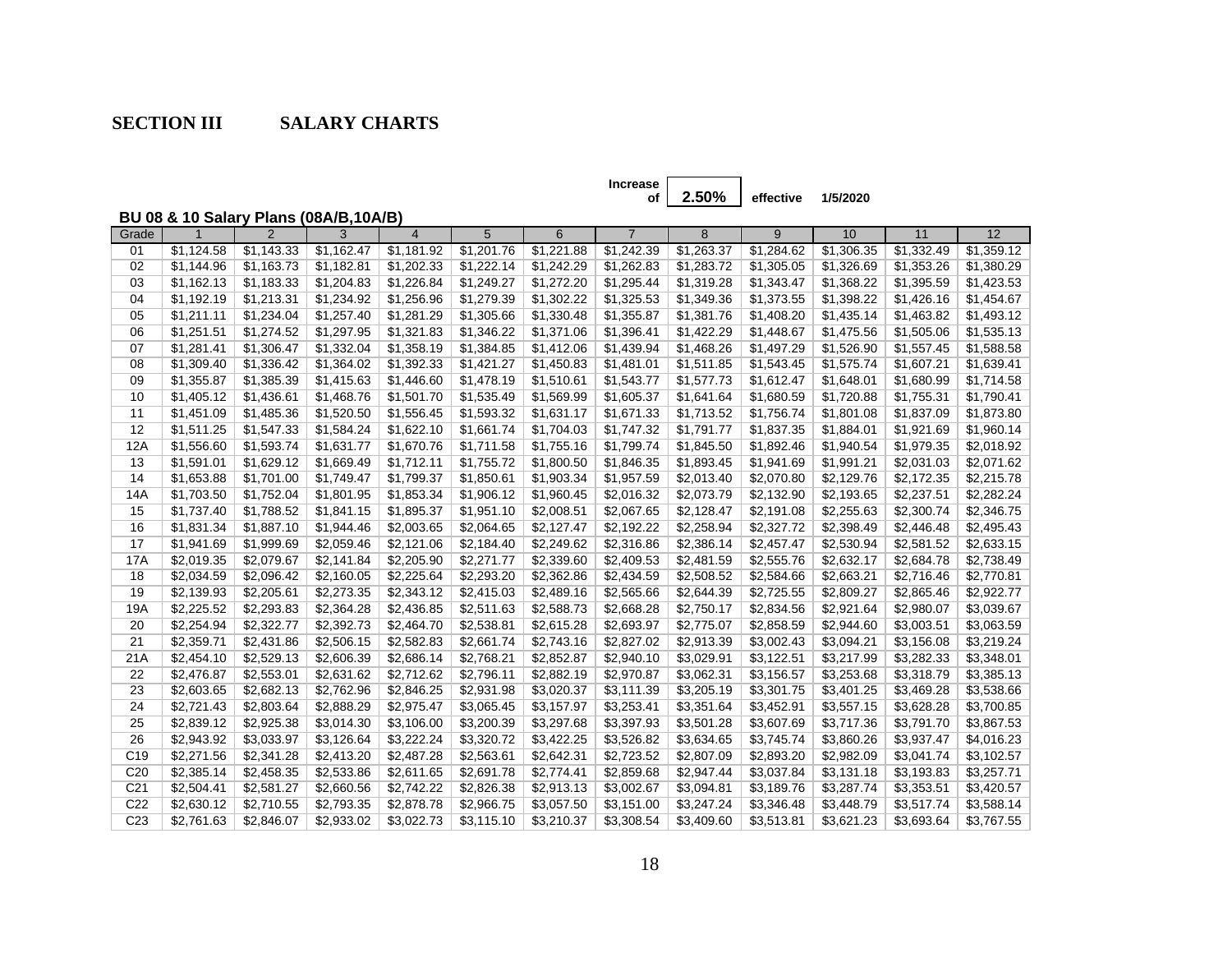# **BU 08 & 10 Salary Plans (10E/F)**

| Grade |            |            | 3          | 4          | 5          | 6          |            | 8          | 9          | 10         | 11         | 12 <sup>1</sup> |
|-------|------------|------------|------------|------------|------------|------------|------------|------------|------------|------------|------------|-----------------|
| 20    | \$2,254.94 | \$2,322.77 | \$2,392.72 | \$2,464.69 | \$2,538.82 | \$2,615.28 | \$2,693.97 | \$2,775.07 | \$2,858.58 | \$2,944.61 | \$3,003.51 | \$3,063.59      |
| 21    | \$2,359.70 | \$2,431.86 | \$2,506.15 | \$2,582.82 | \$2,661.73 | \$2.743.17 | \$2,827.03 | \$2,913.39 | \$3,002.42 | \$3.094.21 | \$3.156.08 | \$3.219.24      |
| 22    | \$2,476.87 | \$2,553.01 | \$2,631.61 | \$2,712.62 | \$2,796.11 | \$2,882.17 | \$2,970.88 | \$3,062.31 | \$3,156.56 | \$3,253.68 | \$3,318.79 | \$3,385.13      |
| 22A   | \$2,551.18 | \$2,629.60 | \$2,710.57 | \$2.794.01 | \$2,879.98 | \$2,968.65 | \$3,060.01 | \$3,154.18 | \$3,251.27 | \$3,351.28 | \$3,418.35 | \$3,486.68      |
| 24    | \$2.721.44 | \$2,803.65 | \$2,888.29 | \$2,975.48 | \$3,065.45 | \$3.157.97 | \$3,253.42 | \$3.351.64 | \$3.452.90 | \$3,557.15 | \$3.628.28 | \$3,700.85      |
| 24A   | \$2,803.07 | \$2,887.76 | \$2,974.93 | \$3.064.75 | \$3.157.42 | \$3,252,70 | \$3,351,00 | \$3,452.18 | \$3.556.48 | \$3,663.86 | \$3,737.13 | \$3,811.87      |
| 25    | \$2,839.11 | \$2,925.38 | \$3,014.30 | \$3,106.00 | \$3,200.40 | \$3,297.68 | \$3,397.93 | \$3,501.30 | \$3,607.69 | \$3.717.36 | \$3,791.70 | \$3,867.53      |
| 25A   | \$2,981.07 | \$3.071.66 | \$3,165.03 | \$3,261.29 | \$3,360.42 | \$3,462.57 | \$3,567.82 | \$3,676,36 | \$3,788.07 | \$3,903.23 | \$3.981.29 | \$4,060.91      |
| 25B   | \$3,037.83 | \$3,130,16 | \$3.225.32 | \$3.323.43 | \$3,424.42 | \$3,528.52 | \$3,635.79 | \$3.746.38 | \$3,860.23 | \$3.977.58 | \$4,057.13 | \$4.138.25      |
| 26    | \$2,943.92 | \$3,033.96 | \$3,126.64 | \$3,222.24 | \$3,320.73 | \$3,422.26 | \$3,526.82 | \$3,634.65 | \$3,745.73 | \$3,860.26 | \$3,937.47 | \$4,016.22      |
| 26A   | \$3.032.24 | \$3.124.98 | \$3,220.45 | \$3,318,90 | \$3,420.36 | \$3.524.93 | \$3.632.64 | \$3.743.69 | \$3,858.10 | \$3.976.07 | \$4,055.58 | \$4.136.71      |
| 27A   | \$3.205.49 | \$3,303.53 | \$3,404.45 | \$3,508.53 | \$3.615.78 | \$3.726.33 | \$3,840.18 | \$3,957.58 | \$4.078.55 | \$4,203,24 | \$4,287.31 | \$4,373.05      |
| 27B   | \$3,266.54 | \$3,366.46 | \$3.469.29 | \$3,575.36 | \$3,684.65 | \$3.797.31 | \$3,913.33 | \$4,032.97 | \$4,156.23 | \$4,283.31 | \$4,368.97 | \$4,456.35      |

# **BU 08 & 10 Salary Plans (10C/D)**

| Grade           |            |            |            | 4          | 5          | 6          |            |            | 9          | 10         |
|-----------------|------------|------------|------------|------------|------------|------------|------------|------------|------------|------------|
| 90A             | \$1,885,00 | \$2,010.10 | \$2.135.24 | \$2,260.37 | \$2,385.47 | \$2,510.57 | \$2,635.73 | \$2,760.82 | \$2,885.93 | \$3.011.07 |
| 90 <sub>B</sub> | \$2,036.96 | \$2,175.24 | \$2,313.50 | \$2,451.76 | \$2,590.09 | \$2,728.32 | \$2,866.60 | \$3,004.89 | \$3,143.16 | \$3,281.42 |
| 90C             | \$2,167.56 | \$2,310.87 | \$2.454.22 | \$2,597.47 | \$2,740.77 | \$2,884.10 | \$3,027.39 | \$3,170.68 | \$3,314.00 | \$3,457.29 |
| 92A             | \$4,064.93 | \$4.186.88 |            |            |            |            |            |            |            |            |
| 92B             | \$4,455.80 |            |            |            |            |            |            |            |            |            |
| 93A             | \$2,073.51 | \$2,211.12 | \$2,348.77 | \$2,486.36 | \$2,624.02 | \$2,761.63 | \$2,899.25 | \$3,036.89 | \$3.174.54 | \$3.312.17 |
| 93B             | \$2,240.64 | \$2,392.74 | \$2,544.86 | \$2,696.96 | \$2,849.04 | \$3,001.16 | \$3,153.25 | \$3,305.39 | \$3,457.47 | \$3,609.57 |
| 93C             | \$2,384.33 | \$2,541.95 | \$2,699.58 | \$2,857.25 | \$3,014.86 | \$3,172.49 | \$3,330.10 | \$3,487.77 | \$3,645.40 | \$3,803.02 |

|       | <b>BU 08 &amp; 10 Salary Plans (10CD)</b> |            |            |            | Grade 13: Teacher Aide at DESE |            | 185 days 7 hour day 35 hours |            |            |            |            |            |
|-------|-------------------------------------------|------------|------------|------------|--------------------------------|------------|------------------------------|------------|------------|------------|------------|------------|
| Grade |                                           |            |            |            |                                | 6          |                              |            |            | 10         |            | 12         |
| 15    | \$1.153.80                                | \$1.187.76 | \$1.222.71 | \$1.258.72 | \$1.295.74                     | \$1.333.86 | \$1.373.13                   | \$1.413.52 | \$1.455.12 | \$1.497.98 | \$1,527.93 | \$1.558.48 |
| 90A   | \$2,260.25                                | \$2.410.14 | \$2,560.02 | \$2,709.92 | \$2,859.80                     | \$3,010.30 | \$3.160.19                   | \$3,310.07 | \$3,459.97 | \$3,610.46 |            |            |
| 90B   | \$2.442.12                                | \$2,608.00 | \$2,773.90 | \$2,939.78 | \$3,105.68                     | \$3,270.99 | \$3,436.87                   | \$3,602.76 | \$3,768.65 | \$3,934.53 |            |            |
| 90C   | \$2,598.53                                | \$2,770.35 | \$2.942.74 | \$3,113.98 | \$3,286.39                     | \$3.458.21 | \$3.630.01                   | \$3.801.82 | \$3,973.62 | \$4,145.46 |            |            |
| 92A   | \$4.873.60                                |            |            |            |                                |            |                              |            |            |            |            |            |
| 93A   | \$2,485.97                                | \$2,651.25 | \$2.815.95 | \$2,981.26 | \$3,145.97                     | \$3,311.25 | \$3.475.96                   | \$3.641.27 | \$3,805.99 | \$3.971.26 |            |            |
| 93B   | \$2,686.23                                | \$2,868.69 | \$3,051.18 | \$3,233.65 | \$3,416.14                     | \$3,598.60 | \$3.780.49                   | \$3.962.98 | \$4.145.46 | \$4.327.92 |            |            |
| 93C   | \$2,858.62                                | \$3,047.62 | \$3,236.62 | \$3,425.61 | \$3,614.60                     | \$3,803.58 | \$3,992.60                   | \$4,181.58 | \$4,370.59 | \$4,559.58 |            |            |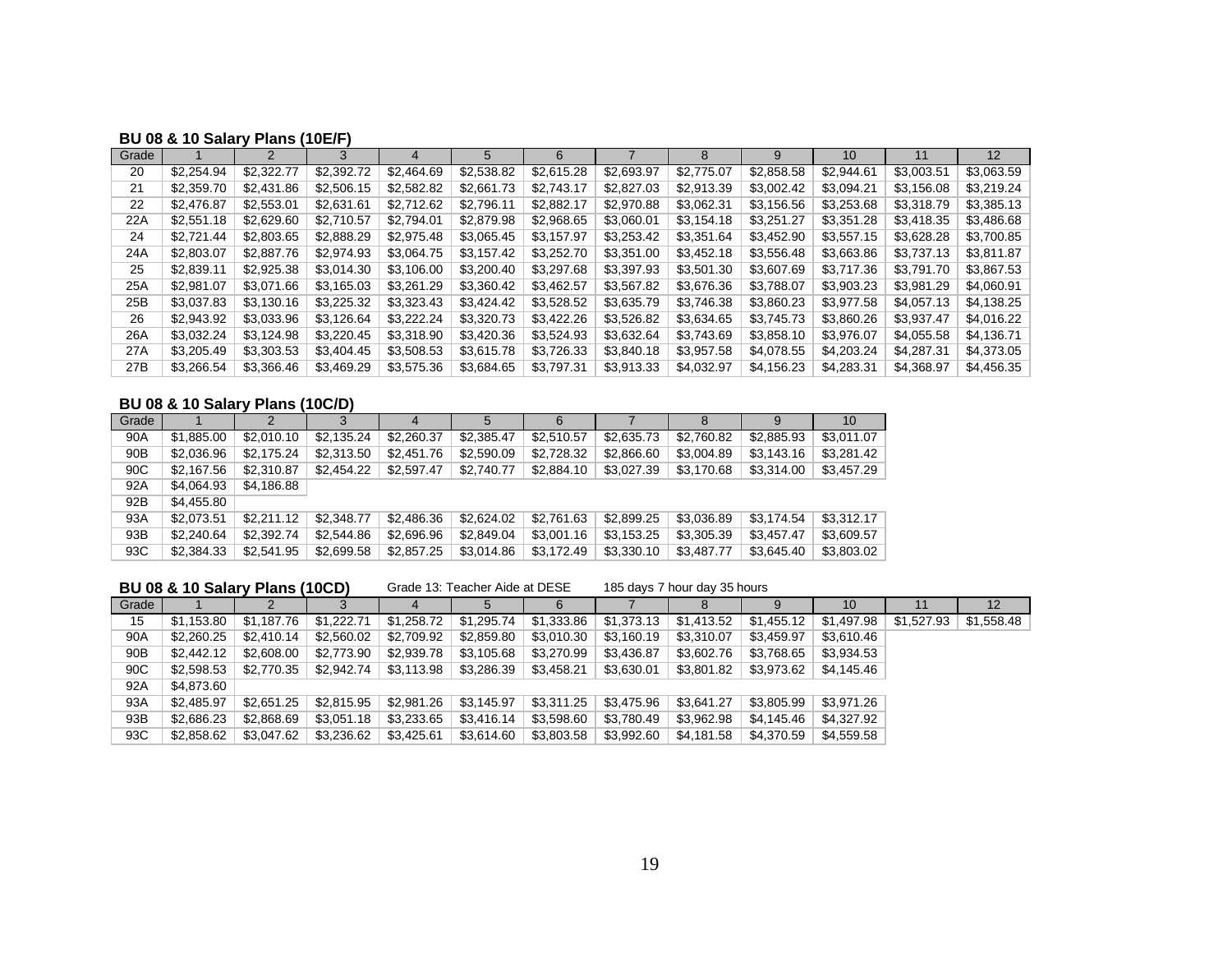**Increase**

**of effective 1/3/2021 2.00%**

# **BU 08 & 10 Salary Plans (08A/B,10A/B)**

| Grade           | 1          | $\overline{2}$ | 3          | 4          | 5          | 6          | $\overline{7}$ | 8          | 9          | 10         | 11         | 12         |
|-----------------|------------|----------------|------------|------------|------------|------------|----------------|------------|------------|------------|------------|------------|
| 01              | \$1,147.07 | \$1,166.20     | \$1,185.72 | \$1,205.56 | \$1,225.80 | \$1,246.32 | \$1,267.24     | \$1,288.64 | \$1,310.31 | \$1,332.48 | \$1,359.14 | \$1,386.30 |
| 02              | \$1,167.86 | \$1,187.00     | \$1,206.47 | \$1,226.38 | \$1,246.58 | \$1,267.14 | \$1,288.09     | \$1,309.39 | \$1,331.15 | \$1,353.22 | \$1,380.33 | \$1,407.90 |
| 03              | \$1,185.37 | \$1,207.00     | \$1,228.93 | \$1,251.38 | \$1,274.26 | \$1,297.64 | \$1,321.35     | \$1,345.67 | \$1,370.34 | \$1,395.58 | \$1,423.50 | \$1,452.00 |
| 04              | \$1,216.03 | \$1,237.58     | \$1,259.62 | \$1,282.10 | \$1,304.98 | \$1,328.26 | \$1,352.04     | \$1,376.35 | \$1,401.02 | \$1,426.18 | \$1,454.68 | \$1,483.76 |
| 05              | \$1,235.33 | \$1,258.72     | \$1,282.55 | \$1,306.92 | \$1,331.77 | \$1,357.09 | \$1,382.99     | \$1,409.40 | \$1,436.36 | \$1,463.84 | \$1,493.10 | \$1,522.98 |
| 06              | \$1,276.54 | \$1,300.01     | \$1,323.91 | \$1,348.27 | \$1,373.14 | \$1,398.48 | \$1,424.34     | \$1,450.74 | \$1,477.64 | \$1,505.07 | \$1,535.16 | \$1,565.83 |
| 07              | \$1,307.04 | \$1,332.60     | \$1,358.68 | \$1,385.35 | \$1,412.55 | \$1,440.30 | \$1,468.74     | \$1,497.63 | \$1,527.24 | \$1,557.44 | \$1,588.60 | \$1,620.35 |
| 08              | \$1,335.59 | \$1,363.15     | \$1,391.30 | \$1,420.18 | \$1,449.70 | \$1,479.85 | \$1,510.63     | \$1,542.09 | \$1,574.32 | \$1,607.25 | \$1,639.35 | \$1,672.20 |
| 09              | \$1,382.99 | \$1,413.10     | \$1,443.94 | \$1,475.53 | \$1,507.75 | \$1,540.82 | \$1,574.65     | \$1,609.28 | \$1,644.72 | \$1,680.97 | \$1,714.61 | \$1,748.87 |
| 10              | \$1,433.22 | \$1,465.34     | \$1,498.14 | \$1,531.73 | \$1,566.20 | \$1,601.39 | \$1,637.48     | \$1,674.47 | \$1,714.20 | \$1,755.30 | \$1,790.42 | \$1,826.22 |
| 11              | \$1,480.11 | \$1,515.07     | \$1,550.91 | \$1,587.58 | \$1,625.19 | \$1,663.79 | \$1,704.76     | \$1,747.79 | \$1,791.87 | \$1,837.10 | \$1,873.83 | \$1,911.28 |
| 12              | \$1,541.48 | \$1,578.28     | \$1,615.92 | \$1,654.54 | \$1,694.97 | \$1,738.11 | \$1,782.27     | \$1,827.61 | \$1,874.10 | \$1,921.69 | \$1,960.12 | \$1,999.34 |
| 12A             | \$1,587.73 | \$1,625.61     | \$1,664.41 | \$1,704.18 | \$1,745.81 | \$1,790.26 | \$1,835.73     | \$1,882.41 | \$1,930.31 | \$1,979.35 | \$2,018.94 | \$2,059.30 |
| 13              | \$1,622.83 | \$1,661.70     | \$1,702.88 | \$1,746.35 | \$1,790.83 | \$1,836.51 | \$1,883.28     | \$1,931.32 | \$1,980.52 | \$2,031.03 | \$2,071.65 | \$2,113.05 |
| 14              | \$1,686.96 | \$1,735.02     | \$1,784.46 | \$1,835.36 | \$1,887.62 | \$1,941.41 | \$1,996.74     | \$2,053.67 | \$2,112.22 | \$2,172.36 | \$2,215.80 | \$2,260.10 |
| 14A             | \$1,737.57 | \$1,787.08     | \$1,837.99 | \$1,890.41 | \$1,944.24 | \$1,999.66 | \$2,056.65     | \$2,115.27 | \$2,175.56 | \$2,237.52 | \$2,282.26 | \$2,327.88 |
| 15              | \$1,772.15 | \$1,824.29     | \$1,877.97 | \$1,933.28 | \$1,990.12 | \$2,048.68 | \$2,109.00     | \$2,171.04 | \$2,234.90 | \$2,300.74 | \$2,346.75 | \$2,393.69 |
| 16              | \$1,867.97 | \$1,924.84     | \$1,983.35 | \$2,043.72 | \$2,105.94 | \$2,170.02 | \$2,236.06     | \$2,304.12 | \$2,374.27 | \$2,446.46 | \$2,495.41 | \$2,545.34 |
| 17              | \$1,980.52 | \$2,039.68     | \$2,100.65 | \$2,163.48 | \$2,228.09 | \$2,294.61 | \$2,363.20     | \$2,433.86 | \$2,506.62 | \$2,581.56 | \$2,633.15 | \$2,685.81 |
| 17A             | \$2,059.74 | \$2,121.26     | \$2,184.68 | \$2,250.02 | \$2,317.21 | \$2,386.39 | \$2,457.72     | \$2,531.22 | \$2,606.88 | \$2,684.81 | \$2,738.48 | \$2,793.26 |
| 18              | \$2,075.28 | \$2,138.35     | \$2,203.25 | \$2,270.15 | \$2,339.06 | \$2,410.12 | \$2,483.28     | \$2,558.69 | \$2,636.35 | \$2,716.47 | \$2,770.79 | \$2,826.23 |
| 19              | \$2,182.73 | \$2,249.72     | \$2,318.82 | \$2,389.98 | \$2,463.33 | \$2,538.94 | \$2,616.97     | \$2,697.28 | \$2,780.06 | \$2,865.46 | \$2,922.77 | \$2,981.23 |
| 19A             | \$2,270.03 | \$2,339.71     | \$2,411.57 | \$2,485.59 | \$2,561.86 | \$2,640.50 | \$2,721.65     | \$2,805.17 | \$2,891.25 | \$2,980.07 | \$3,039.67 | \$3,100.46 |
| 20              | \$2,300.04 | \$2,369.23     | \$2,440.58 | \$2,513.99 | \$2,589.59 | \$2,667.59 | \$2,747.85     | \$2,830.57 | \$2,915.76 | \$3,003.49 | \$3,063.58 | \$3,124.86 |
| 21              | \$2,406.90 | \$2,480.50     | \$2,556.27 | \$2,634.49 | \$2,714.97 | \$2,798.02 | \$2,883.56     | \$2,971.66 | \$3,062.48 | \$3,156.09 | \$3,219.20 | \$3,283.62 |
| 21A             | \$2,503.18 | \$2,579.71     | \$2,658.52 | \$2,739.86 | \$2,823.57 | \$2,909.93 | \$2,998.90     | \$3,090.51 | \$3,184.96 | \$3,282.35 | \$3,347.98 | \$3,414.97 |
| 22              | \$2,526.41 | \$2,604.07     | \$2,684.25 | \$2,766.87 | \$2,852.03 | \$2,939.83 | \$3,030.29     | \$3,123.56 | \$3,219.70 | \$3,318.75 | \$3,385.17 | \$3,452.83 |
| 23              | \$2,655.72 | \$2,735.77     | \$2,818.22 | \$2,903.18 | \$2,990.62 | \$3,080.78 | \$3,173.62     | \$3,269.29 | \$3,367.79 | \$3,469.28 | \$3,538.67 | \$3,609.43 |
| 24              | \$2,775.86 | \$2,859.71     | \$2,946.06 | \$3,034.98 | \$3,126.76 | \$3,221.13 | \$3,318.48     | \$3,418.67 | \$3,521.97 | \$3,628.29 | \$3,700.85 | \$3,774.87 |
| 25              | \$2,895.90 | \$2,983.89     | \$3,074.59 | \$3,168.12 | \$3,264.40 | \$3,363.63 | \$3,465.89     | \$3,571.31 | \$3,679.84 | \$3,791.71 | \$3,867.53 | \$3,944.88 |
| 26              | \$3,002.80 | \$3,094.65     | \$3,189.17 | \$3,286.68 | \$3,387.13 | \$3,490.70 | \$3,597.36     | \$3,707.34 | \$3,820.65 | \$3,937.47 | \$4,016.22 | \$4,096.55 |
| C <sub>19</sub> | \$2,316.99 | \$2,388.11     | \$2,461.46 | \$2,537.03 | \$2,614.88 | \$2,695.16 | \$2,777.99     | \$2,863.23 | \$2,951.06 | \$3,041.73 | \$3,102.57 | \$3,164.62 |
| C <sub>20</sub> | \$2,432.84 | \$2,507.52     | \$2,584.54 | \$2,663.88 | \$2,745.62 | \$2,829.90 | \$2,916.87     | \$3,006.39 | \$3,098.60 | \$3,193.80 | \$3,257.71 | \$3,322.86 |
| C <sub>21</sub> | \$2,554.50 | \$2,632.90     | \$2,713.77 | \$2,797.06 | \$2,882.91 | \$2,971.39 | \$3,062.72     | \$3,156.71 | \$3,253.56 | \$3,353.49 | \$3,420.58 | \$3,488.98 |
| C <sub>22</sub> | \$2,682.72 | \$2,764.76     | \$2,849.22 | \$2,936.36 | \$3,026.09 | \$3,118.65 | \$3,214.02     | \$3,312.18 | \$3,413.41 | \$3,517.77 | \$3,588.09 | \$3,659.90 |
| C <sub>23</sub> | \$2.816.86 | \$2,902.99     | \$2.991.68 | \$3.083.18 | \$3.177.40 | \$3.274.58 | \$3.374.71     | \$3,477.79 | \$3.584.09 | \$3.693.65 | \$3.767.51 | \$3.842.90 |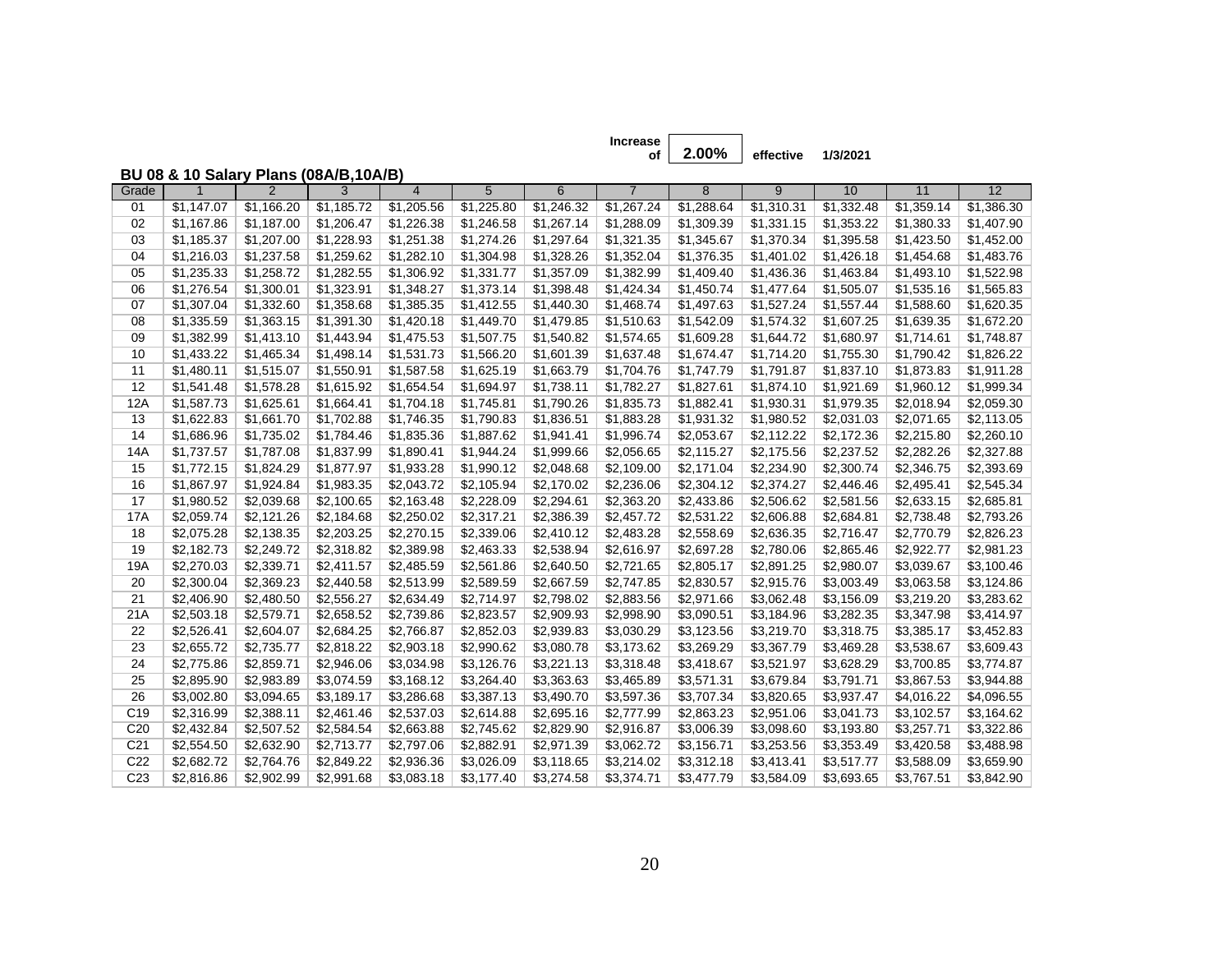# **BU 08 & 10 Salary Plans (10E/F)**

| Grade |            |            |            | 4          | 5          | 6          |            | 8          | 9          | 10         | 11         | $12 \overline{ }$ |
|-------|------------|------------|------------|------------|------------|------------|------------|------------|------------|------------|------------|-------------------|
| 20    | \$2,300.04 | \$2,369.23 | \$2,440.57 | \$2.513.98 | \$2,589.60 | \$2,667.59 | \$2,747.85 | \$2,830.57 | \$2,915.75 | \$3,003.50 | \$3,063.58 | \$3,124.86        |
| 21    | \$2,406.89 | \$2,480.50 | \$2,556.27 | \$2,634.48 | \$2,714.96 | \$2,798.03 | \$2,883.57 | \$2,971.66 | \$3,062.47 | \$3,156.09 | \$3,219.20 | \$3,283.62        |
| 22    | \$2.526.41 | \$2,604.07 | \$2,684.24 | \$2,766.87 | \$2,852.03 | \$2,939.81 | \$3,030.30 | \$3,123.56 | \$3,219.69 | \$3,318.75 | \$3,385.17 | \$3,452.83        |
| 22A   | \$2,602.20 | \$2,682.19 | \$2,764.78 | \$2,849.89 | \$2,937.58 | \$3,028.02 | \$3,121.21 | \$3,217.26 | \$3,316.30 | \$3.418.31 | \$3.486.72 | \$3,556.41        |
| 24    | \$2,775.87 | \$2,859.72 | \$2,946.06 | \$3,034.99 | \$3,126.76 | \$3,221.13 | \$3,318,49 | \$3,418,67 | \$3,521.96 | \$3,628.29 | \$3,700.85 | \$3,774.87        |
| 24A   | \$2,859.13 | \$2,945.52 | \$3.034.43 | \$3,126.05 | \$3,220.57 | \$3,317.75 | \$3,418,02 | \$3.521.22 | \$3,627.61 | \$3.737.14 | \$3.811.87 | \$3,888.11        |
| 25    | \$2,895.89 | \$2,983.89 | \$3.074.59 | \$3,168.12 | \$3,264.41 | \$3,363.63 | \$3,465.89 | \$3,571.33 | \$3,679.84 | \$3,791.71 | \$3,867.53 | \$3,944.88        |
| 25A   | \$3,040.69 | \$3.133.09 | \$3.228.33 | \$3,326.52 | \$3.427.63 | \$3.531.82 | \$3,639.18 | \$3.749.89 | \$3,863.83 | \$3.981.29 | \$4,060.92 | \$4.142.13        |
| 25B   | \$3,098.59 | \$3,192.76 | \$3,289.83 | \$3,389.90 | \$3,492.91 | \$3,599.09 | \$3,708.51 | \$3,821.31 | \$3,937.43 | \$4,057.13 | \$4,138.27 | \$4,221.02        |
| 26    | \$3,002.80 | \$3.094.64 | \$3.189.17 | \$3,286.68 | \$3.387.14 | \$3.490.71 | \$3.597.36 | \$3,707.34 | \$3,820.64 | \$3,937.47 | \$4,016.22 | \$4.096.54        |
| 26A   | \$3,092.88 | \$3,187.48 | \$3,284.86 | \$3,385.28 | \$3,488.77 | \$3,595.43 | \$3,705.29 | \$3,818.56 | \$3,935.26 | \$4,055.59 | \$4,136.69 | \$4,219.44        |
| 27A   | \$3,269.60 | \$3.369.60 | \$3.472.54 | \$3,578.70 | \$3,688.10 | \$3,800.86 | \$3.916.98 | \$4,036.73 | \$4.160.12 | \$4,287.30 | \$4,373.06 | \$4.460.51        |
| 27B   | \$3,331.87 | \$3,433.79 | \$3,538.68 | \$3,646.87 | \$3,758.34 | \$3,873.26 | \$3,991.60 | \$4,113.63 | \$4,239.35 | \$4,368.98 | \$4,456.35 | \$4,545.48        |

#### **BU 08 & 10 Salary Plans (10C/D)**

| Grade           |            | $\mathcal{P}$ | 3          | 4          | 5          | 6          |            | 8          | 9          | 10         |
|-----------------|------------|---------------|------------|------------|------------|------------|------------|------------|------------|------------|
| 90A             | \$1.922.70 | \$2,050.30    | \$2.177.94 | \$2,305.58 | \$2,433.18 | \$2,560.78 | \$2,688,44 | \$2,816,04 | \$2,943.65 | \$3,071.29 |
| 90 <sub>B</sub> | \$2,077.70 | \$2,218,74    | \$2,359.77 | \$2,500.80 | \$2,641.89 | \$2,782.89 | \$2,923.93 | \$3.064.99 | \$3,206.02 | \$3,347.05 |
| 90C             | \$2.210.91 | \$2,357.09    | \$2,503.30 | \$2,649.42 | \$2,795.59 | \$2,941.78 | \$3,087.94 | \$3,234.09 | \$3,380.28 | \$3,526.44 |
| 92A             | \$4,146.23 | \$4.270.62    |            |            |            |            |            |            |            |            |
| 92B             | \$4,544.92 |               |            |            |            |            |            |            |            |            |
| 93A             | \$2.114.98 | \$2,255.34    | \$2,395.75 | \$2,536.09 | \$2,676.50 | \$2,816.86 | \$2.957.24 | \$3.097.63 | \$3,238,03 | \$3.378.41 |
| 93B             | \$2,285.45 | \$2,440.59    | \$2,595.76 | \$2,750.90 | \$2,906.02 | \$3,061.18 | \$3.216.32 | \$3,371.50 | \$3.526.62 | \$3,681.76 |
| 93C             | \$2,432.02 | \$2,592.79    | \$2,753.57 | \$2,914.40 | \$3,075.16 | \$3,235.94 | \$3,396.70 | \$3,557.53 | \$3,718.31 | \$3,879.08 |

**BU 08 & 10 Salary Plans (10CD)** Grade 13: Teacher Aide at DESE 185 days 7 hour day 35 hours

| Grade |            |            |            |            |            | 6          |            |            |            | 10         |            | 12         |
|-------|------------|------------|------------|------------|------------|------------|------------|------------|------------|------------|------------|------------|
| 15    | \$1.176.88 | \$1.211.52 | \$1.247.16 | \$1,283.89 | \$1,321.65 | \$1,360.54 | \$1.400.59 | \$1.441.79 | \$1.484.22 | \$1.527.94 | \$1.558.49 | \$1.589.65 |
| 90A   | \$2,305.46 | \$2,458.34 | \$2,611.22 | \$2,764.12 | \$2.917.00 | \$3,070.51 | \$3,223.39 | \$3,376.27 | \$3.529.17 | \$3.682.67 |            |            |
| 90B   | \$2,490.96 | \$2.660.16 | \$2,829.38 | \$2,998.58 | \$3,167.79 | \$3,336.41 | \$3,505.61 | \$3.674.82 | \$3.844.02 | \$4,013.22 |            |            |
| 90C   | \$2,650.50 | \$2.825.76 | \$3.001.59 | \$3,176.26 | \$3,352.12 | \$3,527.37 | \$3.702.61 | \$3,877.86 | \$4.053.09 | \$4.228.37 |            |            |
| 92A   | \$4.971.07 |            |            |            |            |            |            |            |            |            |            |            |
| 93A   | \$2.535.69 | \$2.704.28 | \$2,872,27 | \$3.040.89 | \$3.208.89 | \$3.377.48 | \$3.545.48 | \$3.714.10 | \$3.882.11 | \$4.050.69 |            |            |
| 93B   | \$2.739.95 | \$2.926.06 | \$3.112.20 | \$3,298.32 | \$3.484.46 | \$3.670.57 | \$3.856.10 | \$4.042.24 | \$4.228.37 | \$4,414,48 |            |            |
| 93C   | \$2,915.79 | \$3,108.57 | \$3,301.35 | \$3,494.12 | \$3,686.89 | \$3,879.65 | \$4.072.45 | \$4.265.21 | \$4.458.00 | \$4,650.77 |            |            |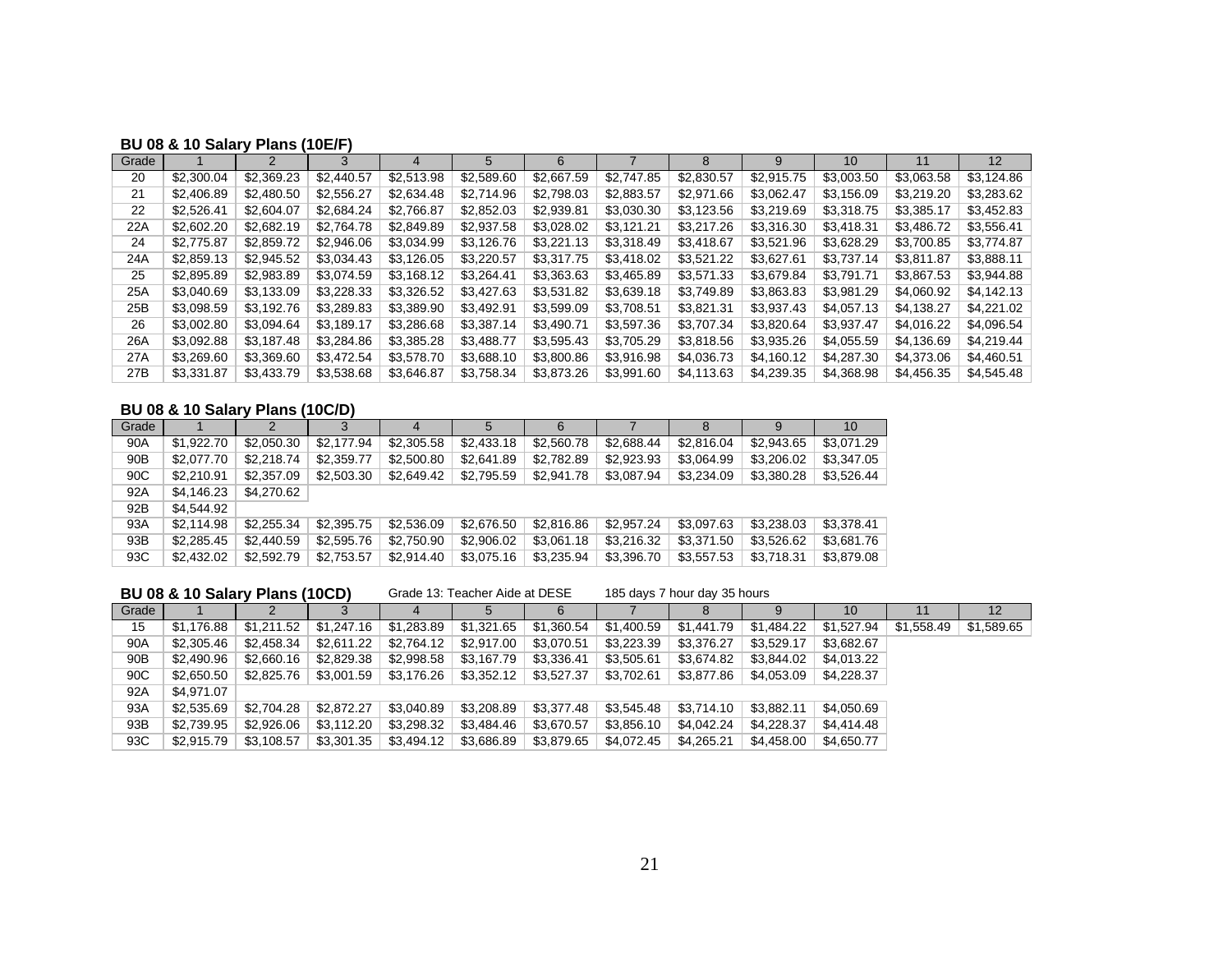**Increase**

**of effective 1/2/2022 2.00%**

# **BU 08 & 10 Salary Plans (08A/B,10A/B)**

| Grade           | 1                      | 2          | 3          | 4          | 5          | 6          | $\overline{7}$ | 8          | 9          | 10         | 11         | 12         |
|-----------------|------------------------|------------|------------|------------|------------|------------|----------------|------------|------------|------------|------------|------------|
| 01              | \$1,170.01             | \$1,189.52 | \$1,209.43 | \$1,229.67 | \$1,250.32 | \$1,271.25 | \$1,292.58     | \$1,314.41 | \$1,336.52 | \$1,359.13 | \$1,386.32 | \$1,414.03 |
| 02              | \$1,191.22             | \$1,210.74 | \$1,230.60 | \$1,250.91 | \$1,271.51 | \$1,292.48 | \$1,313.85     | \$1,335.58 | \$1,357.77 | \$1,380.28 | \$1,407.94 | \$1,436.06 |
| 03              | \$1,209.08             | \$1,231.14 | \$1,253.51 | \$1,276.41 | \$1,299.75 | \$1,323.59 | \$1,347.78     | \$1,372.58 | \$1,397.75 | \$1,423.49 | \$1,451.97 | \$1,481.04 |
| 04              | \$1,240.35             | \$1,262.33 | \$1,284.81 | \$1,307.74 | \$1,331.08 | \$1,354.83 | \$1,379.08     | \$1,403.88 | \$1,429.04 | \$1,454.70 | \$1,483.77 | \$1,513.44 |
| 05              | \$1,260.04             | \$1,283.89 | \$1,308.20 | \$1,333.06 | \$1,358.41 | \$1,384.23 | \$1,410.65     | \$1,437.59 | \$1,465.09 | \$1,493.12 | \$1,522.96 | \$1,553.44 |
| 06              | \$1,302.07             | \$1,326.01 | \$1,350.39 | \$1,375.24 | \$1,400.60 | \$1,426.45 | \$1,452.83     | \$1,479.75 | \$1,507.19 | \$1,535.17 | \$1,565.86 | \$1,597.15 |
| 07              | \$1,333.18             | \$1,359.25 | \$1,385.85 | \$1,413.06 | \$1,440.80 | \$1,469.11 | \$1,498.11     | \$1,527.58 | \$1,557.78 | \$1,588.59 | \$1,620.37 | \$1,652.76 |
| 08              | \$1,362.30             | \$1,390.41 | \$1,419.13 | \$1,448.58 | \$1,478.69 | \$1,509.45 | \$1,540.84     | \$1,572.93 | \$1,605.81 | \$1,639.40 | \$1,672.14 | \$1,705.64 |
| 09              | \$1,410.65             | \$1,441.36 | \$1,472.82 | \$1,505.04 | \$1,537.91 | \$1,571.64 | \$1,606.14     | \$1,641.47 | \$1,677.61 | \$1,714.59 | \$1,748.90 | \$1,783.85 |
| 10              | \$1,461.88             | \$1,494.65 | \$1,528.10 | \$1,562.36 | \$1,597.52 | \$1,633.42 | \$1,670.23     | \$1,707.96 | \$1,748.48 | \$1,790.41 | \$1,826.23 | \$1,862.74 |
| 11              | \$1,509.71             | \$1,545.37 | \$1,581.93 | \$1,619.33 | \$1,657.69 | \$1,697.07 | \$1,738.86     | \$1,782.75 | \$1,827.71 | \$1,873.84 | \$1,911.31 | \$1,949.51 |
| 12              | \$1,572.31             | \$1,609.85 | \$1,648.24 | \$1,687.63 | \$1,728.87 | \$1,772.87 | \$1,817.92     | \$1,864.16 | \$1,911.58 | \$1,960.12 | \$1,999.32 | \$2,039.33 |
| 12A             | \$1,619.48             | \$1,658.12 | \$1,697.70 | \$1,738.26 | \$1,780.73 | \$1,826.07 | \$1,872.44     | \$1,920.06 | \$1,968.92 | \$2,018.94 | \$2,059.32 | \$2,100.49 |
| 13              | \$1,655.29             | \$1,694.93 | \$1,736.94 | \$1,781.28 | \$1,826.65 | \$1,873.24 | \$1,920.95     | \$1,969.95 | \$2,020.13 | \$2,071.65 | \$2,113.08 | \$2,155.31 |
| 14              | \$1,720.70             | \$1,769.72 | \$1,820.15 | \$1,872.07 | \$1,925.37 | \$1,980.24 | \$2,036.67     | \$2,094.74 | \$2,154.46 | \$2,215.81 | \$2,260.12 | \$2,305.30 |
| 14A             | \$1,772.32             | \$1,822.82 | \$1,874.75 | \$1,928.22 | \$1,983.12 | \$2,039.65 | \$2,097.78     | \$2,157.58 | \$2,219.07 | \$2,282.27 | \$2,327.91 | \$2,374.44 |
| 15              | \$1,807.59             | \$1,860.78 | \$1,915.53 | \$1,971.95 | \$2,029.92 | \$2,089.65 | \$2,151.18     | \$2,214.46 | \$2,279.60 | \$2,346.75 | \$2,393.69 | \$2,441.56 |
| 16              | \$1,905.33             | \$1,963.34 | \$2,023.02 | \$2,084.59 | \$2,148.06 | \$2,213.42 | \$2,280.78     | \$2,350.20 | \$2,421.76 | \$2,495.39 | \$2,545.32 | \$2,596.25 |
| 17              | \$2,020.13             | \$2,080.47 | \$2,142.66 | \$2,206.75 | \$2,272.65 | \$2,340.50 | \$2,410.46     | \$2,482.54 | \$2,556.75 | \$2,633.19 | \$2,685.81 | \$2,739.53 |
| 17A             | \$2,100.93             | \$2,163.69 | \$2,228.37 | \$2,295.02 | \$2,363.55 | \$2,434.12 | \$2,506.87     | \$2,581.84 | \$2,659.02 | \$2,738.51 | \$2,793.25 | \$2,849.13 |
| 18              | \$2,116.79             | \$2,181.12 | \$2,247.32 | \$2,315.55 | \$2,385.84 | \$2,458.32 | \$2,532.95     | \$2,609.86 | \$2,689.08 | \$2,770.80 | \$2,826.21 | \$2,882.75 |
| 19              | \$2,226.38             | \$2,294.71 | \$2,365.20 | \$2,437.78 | \$2,512.60 | \$2,589.72 | \$2,669.31     | \$2,751.23 | \$2,835.66 | \$2,922.77 | \$2,981.23 | \$3,040.85 |
| 19A             | \$2,315.43             | \$2,386.50 | \$2,459.80 | \$2,535.30 | \$2,613.10 | \$2,693.31 | \$2,776.08     | \$2,861.27 | \$2,949.08 | \$3,039.67 | \$3,100.46 | \$3,162.47 |
| 20              | \$2,346.04             | \$2,416.61 | \$2,489.39 | \$2,564.27 | \$2,641.38 | \$2,720.94 | \$2,802.81     | \$2,887.18 | \$2,974.08 | \$3,063.56 | \$3,124.85 | \$3,187.36 |
| 21              | \$2,455.04             | \$2,530.11 | \$2,607.40 | \$2,687.18 | \$2,769.27 | \$2,853.98 | \$2,941.23     | \$3,031.09 | \$3,123.73 | \$3,219.21 | \$3,283.58 | \$3,349.29 |
| 21A             | \$2,553.24             | \$2,631.30 | \$2,711.69 | \$2,794.66 | \$2,880.04 | \$2,968.13 | \$3,058.88     | \$3,152.32 | \$3,248.66 | \$3,348.00 | \$3,414.94 | \$3,483.27 |
| 22              | \$2,576.94             | \$2,656.15 | \$2,737.94 | \$2,822.21 | \$2,909.07 | \$2,998.63 | \$3,090.90     | \$3,186.03 | \$3,284.09 | \$3,385.13 | \$3,452.87 | \$3,521.89 |
| 23              | \$2,708.83             | \$2,790.49 | \$2,874.58 | \$2,961.24 | \$3,050.43 | \$3,142.40 | \$3,237.09     | \$3,334.68 | \$3,435.15 | \$3,538.67 | \$3,609.44 | \$3,681.62 |
| 24              | \$2,831.38             | \$2,916.90 | \$3,004.98 | \$3,095.68 | \$3,189.30 | \$3,285.55 | \$3,384.85     | \$3,487.04 | \$3,592.41 | \$3,700.86 | \$3,774.87 | \$3,850.37 |
| 25              | \$2,953.82             | \$3,043.57 | \$3,136.08 | \$3,231.48 | \$3,329.69 | \$3,430.90 | \$3,535.21     | \$3,642.74 | \$3,753.44 | \$3,867.54 | \$3,944.88 | \$4,023.78 |
| 26              | \$3,062.86             | \$3,156.54 | \$3,252.95 | \$3,352.41 | \$3,454.87 | \$3,560.51 | \$3,669.31     | \$3,781.49 | \$3,897.06 | \$4,016.22 | \$4,096.54 | \$4,178.48 |
| C <sub>19</sub> | $\overline{$2,363.33}$ | \$2,435.87 | \$2,510.69 | \$2,587.77 | \$2,667.18 | \$2,749.06 | \$2,833.55     | \$2,920.49 | \$3,010.08 | \$3,102.56 | \$3,164.62 | \$3,227.91 |
| C <sub>20</sub> | \$2,481.50             | \$2,557.67 | \$2,636.23 | \$2,717.16 | \$2,800.53 | \$2,886.50 | \$2,975.21     | \$3,066.52 | \$3,160.57 | \$3,257.68 | \$3,322.86 | \$3,389.32 |
| C <sub>21</sub> | \$2,605.59             | \$2,685.56 | \$2,768.05 | \$2,853.00 | \$2,940.57 | \$3,030.82 | \$3,123.97     | \$3,219.84 | \$3,318.63 | \$3,420.56 | \$3,488.99 | \$3,558.76 |
| C <sub>22</sub> | \$2,736.37             | \$2,820.06 | \$2,906.20 | \$2,995.09 | \$3,086.61 | \$3,181.02 | \$3,278.30     | \$3,378.42 | \$3,481.68 | \$3,588.13 | \$3,659.85 | \$3,733.10 |
| C <sub>23</sub> | \$2.873.20             | \$2,961.05 | \$3.051.51 | \$3.144.84 | \$3.240.95 | \$3.340.07 | \$3.442.20     | \$3.547.35 | \$3.655.77 | \$3.767.52 | \$3.842.86 | \$3.919.76 |